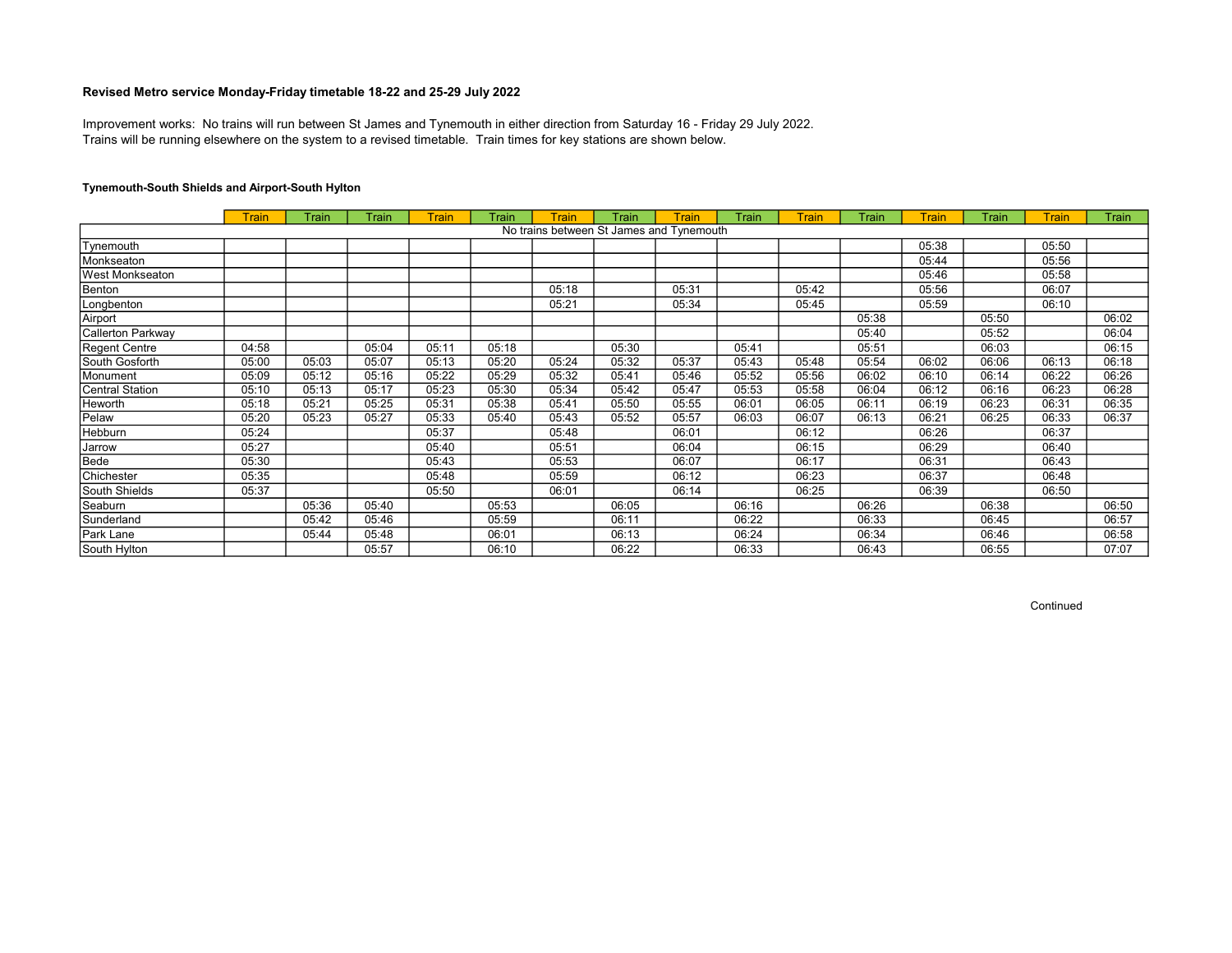Trains will be running elsewhere on the system to a revised timetable. Train times for key stations are shown below. Improvement works: No trains will run between St James and Tynemouth in either direction from Saturday 16 - Friday 29 July 2022.

|                        | <b>Train</b> | Train | Train | Train | Train | Train | <b>Train</b>                             | Train | Train | <b>Train</b> | Train | Train | <b>Train</b> | Train | <b>Train</b> |
|------------------------|--------------|-------|-------|-------|-------|-------|------------------------------------------|-------|-------|--------------|-------|-------|--------------|-------|--------------|
|                        |              |       |       |       |       |       | No trains between St James and Tynemouth |       |       |              |       |       |              |       |              |
| Tynemouth              | 06:02        |       | 06:14 |       | 06:26 |       | 06:38                                    |       |       | 06:50        |       |       | 07:02        |       |              |
| Monkseaton             | 06:08        |       | 06:20 |       | 06:32 |       | 06:44                                    |       |       | 06:56        |       |       | 07:08        |       | 07:15        |
| <b>West Monkseaton</b> | 06:10        |       | 06:22 |       | 06:34 |       | 06:46                                    |       |       | 06:58        |       |       | 07:10        |       | 07:17        |
| Benton                 | 06:20        |       | 06:31 |       | 06:43 |       | 06:56                                    |       |       | 07:07        |       |       | 07:20        |       | 07:27        |
| Longbenton             | 06:23        |       | 06:34 |       | 06:46 |       | 06:59                                    |       |       | 07:10        |       |       | 07:23        |       | 07:30        |
| Airport                |              | 06:14 |       | 06:26 |       | 06:38 |                                          | 06:50 | 06:54 |              | 07:02 | 07:06 |              | 07:14 |              |
| Callerton Parkway      |              | 06:16 |       | 06:28 |       | 06:40 |                                          | 06:52 | 06:56 |              | 07:04 | 07:08 |              | 07:16 |              |
| Regent Centre          |              | 06:27 |       | 06:39 |       | 06:51 |                                          | 07:03 | 07:06 |              | 07:15 | 07:19 |              | 07:27 |              |
| South Gosforth         | 06:26        | 06:30 | 06:37 | 06:42 | 06:49 | 06:54 | 07:02                                    | 07:06 | 07:09 | 07:13        | 07:18 | 07:22 | 07:26        | 07:30 | 07:33        |
| Monument               | 06:34        | 06:38 | 06:46 | 06:50 | 06:58 | 07:02 | 07:10                                    | 07:14 | 07:18 | 07:22        | 07:26 | 07:30 | 07:34        | 07:38 | 07:41        |
| Central Station        | 06:36        | 06:40 | 06:47 | 06:52 | 06:59 | 07:04 | 07:12                                    | 07:16 | 07:19 | 07:23        | 07:28 | 07:32 | 07:36        | 07:40 | 07:43        |
| <b>Heworth</b>         | 06:43        | 06:47 | 06:55 | 06:59 | 07:07 | 07:11 | 07:19                                    | 07:23 | 07:27 | 07:31        | 07:35 | 07:39 | 07:43        | 07:47 | 07:50        |
| Pelaw                  | 06:45        | 06:49 | 06:57 | 07:01 | 07:09 | 07:13 | 07:21                                    | 07:25 | 07:29 | 07:33        | 07:37 | 07:41 | 07:45        | 07:49 | 07:52        |
| Hebburn                | 06:50        |       | 07:01 |       | 07:13 |       | 07:26                                    |       |       | 07:37        |       |       | 07:50        |       |              |
| Jarrow                 | 06:53        |       | 07:04 |       | 07:16 |       | 07:29                                    |       |       | 07:40        |       |       | 07:53        |       |              |
| Bede                   | 06:55        |       | 07:07 |       | 07:19 |       | 07:31                                    |       |       | 07:43        |       |       | 07:55        |       |              |
| Chichester             | 07:01        |       | 07:12 |       | 07:24 |       | 07:37                                    |       |       | 07:48        |       |       | 08:01        |       |              |
| South Shields          | 07:03        |       | 07:14 |       | 07:26 |       | 07:39                                    |       |       | 07:50        |       |       | 08:03        |       |              |
| Seaburn                |              | 07:02 |       | 07:14 |       | 07:26 |                                          | 07:38 |       |              | 07:50 |       |              | 08:02 |              |
| Sunderland             |              | 07:09 |       | 07:21 |       | 07:33 |                                          | 07:45 |       |              | 07:57 |       |              | 08:09 |              |
| Park Lane              |              | 07:10 |       | 07:22 |       | 07:34 |                                          | 07:46 |       |              | 07:58 |       |              | 08:10 |              |
| South Hylton           |              | 07:19 |       | 07:31 |       | 07:43 |                                          | 07:55 |       |              | 08:07 |       |              | 08:19 |              |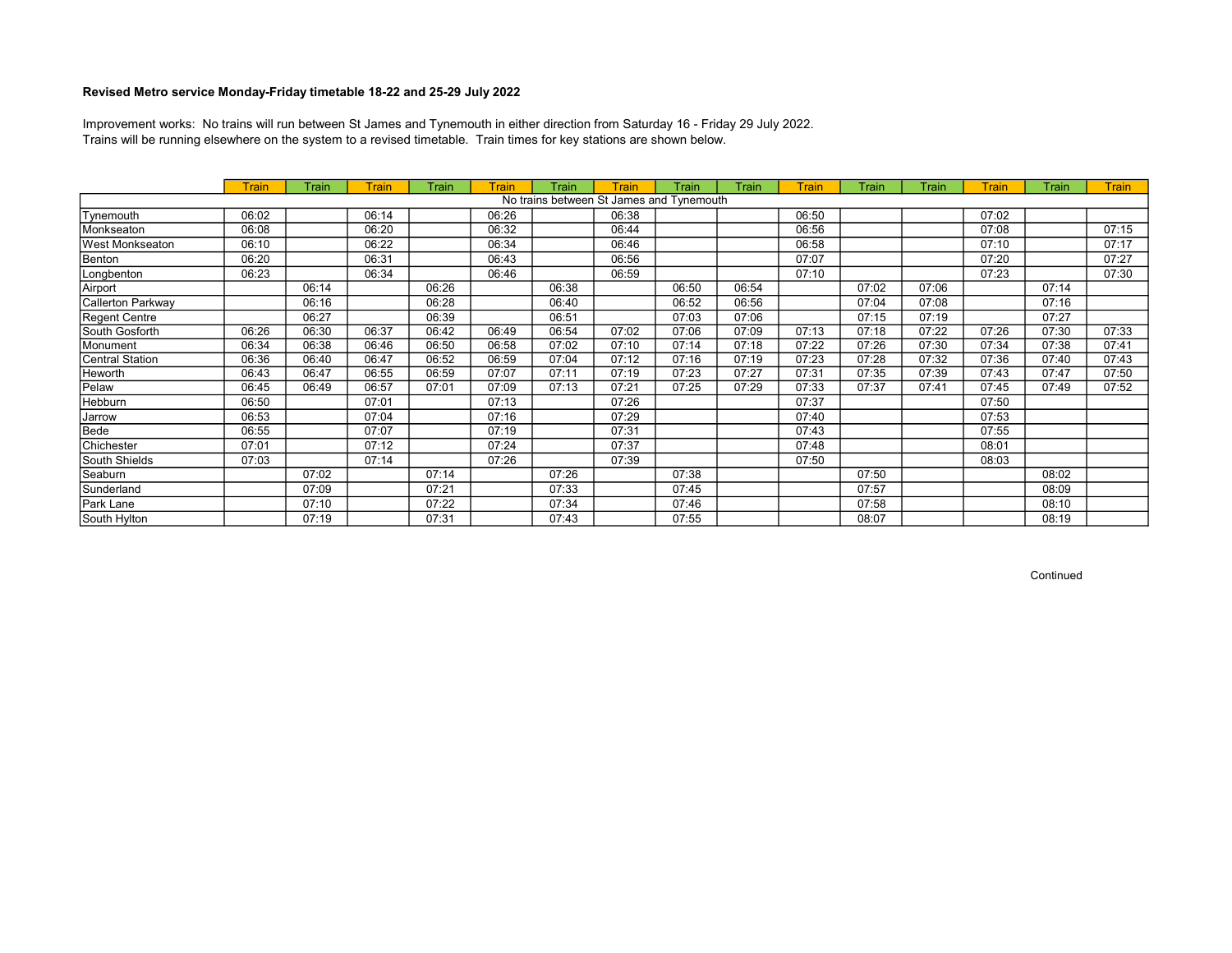Trains will be running elsewhere on the system to a revised timetable. Train times for key stations are shown below. Improvement works: No trains will run between St James and Tynemouth in either direction from Saturday 16 - Friday 29 July 2022.

|                   | <b>Train</b> | Train | Train | <b>Train</b> | Train | Train | <b>Train</b>                             | Train | <b>Train</b> | <b>Train</b> | Train | Train | <b>Train</b> | Train | <b>Train</b> |
|-------------------|--------------|-------|-------|--------------|-------|-------|------------------------------------------|-------|--------------|--------------|-------|-------|--------------|-------|--------------|
|                   |              |       |       |              |       |       | No trains between St James and Tynemouth |       |              |              |       |       |              |       |              |
| Tynemouth         | 07:14        |       |       | 07:26        |       |       | 07:38                                    |       |              | 07:50        |       |       | 08:02        |       |              |
| Monkseaton        | 07:20        |       | 07:27 | 07:32        |       | 07:39 | 07:44                                    |       | 07:51        | 07:56        |       | 08:03 | 08:08        |       | 08:15        |
| West Monkseaton   | 07:22        |       | 07:29 | 07:34        |       | 07:41 | 07:46                                    |       | 07:53        | 07:58        |       | 08:05 | 08:10        |       | 08:17        |
| Benton            | 07:31        |       | 07:39 | 07:44        |       | 07:51 | 07:55                                    |       | 08:03        | 08:08        |       | 08:15 | 08:19        |       | 08:27        |
| Longbenton        | 07:34        |       | 07:42 | 07:47        |       | 07:54 | 07:58                                    |       | 08:06        | 08:11        |       | 08:18 | 08:22        |       | 08:30        |
| Airport           |              | 07:26 |       |              | 07:38 |       |                                          | 07:50 |              |              | 08:02 |       |              | 08:14 |              |
| Callerton Parkway |              | 07:28 |       |              | 07:40 |       |                                          | 07:52 |              |              | 08:04 |       |              | 08:16 |              |
| Regent Centre     |              | 07:39 |       |              | 07:51 |       |                                          | 08:03 |              |              | 08:15 |       |              | 08:27 |              |
| South Gosforth    | 07:37        | 07:42 | 07:45 | 07:50        | 07:54 | 07:57 | 08:01                                    | 08:06 | 08:09        | 08:14        | 08:18 | 08:21 | 08:25        | 08:30 | 08:33        |
| Monument          | 07:46        | 07:50 | 07:53 | 07:58        | 08:02 | 08:05 | 08:10                                    | 08:14 | 08:17        | 08:22        | 08:26 | 08:29 | 08:34        | 08:38 | 08:41        |
| Central Station   | 07:47        | 07:52 | 07:55 | 08:00        | 08:04 | 08:07 | 08:11                                    | 08:16 | 08:19        | 08:24        | 08:28 | 08:31 | 08:35        | 08:40 | 08:43        |
| <b>Heworth</b>    | 07:55        | 07:59 | 08:02 | 08:07        | 08:11 | 08:14 | 08:19                                    | 08:23 | 08:26        | 08:31        | 08:35 | 08:38 | 08:43        | 08:47 | 08:50        |
| Pelaw             | 07:57        | 08:01 | 08:04 | 08:09        | 08:13 | 08:16 | 08:21                                    | 08:25 | 08:28        | 08:33        | 08:37 | 08:40 | 08:45        | 08:49 | 08:52        |
| Hebburn           | 08:01        |       |       | 08:14        |       |       | 08:25                                    |       |              | 08:38        |       |       | 08:49        |       |              |
| Jarrow            | 08:04        |       |       | 08:17        |       |       | 08:28                                    |       |              | 08:41        |       |       | 08:52        |       |              |
| Bede              | 08:07        |       |       | 08:19        |       |       | 08:31                                    |       |              | 08:43        |       |       | 08:55        |       |              |
| Chichester        | 08:12        |       |       | 08:25        |       |       | 08:36                                    |       |              | 08:49        |       |       | 09:00        |       |              |
| South Shields     | 08:14        |       |       | 08:27        |       |       | 08:38                                    |       |              | 08:51        |       |       | 09:02        |       |              |
| Seaburn           |              | 08:14 |       |              | 08:26 |       |                                          | 08:38 |              |              | 08:50 |       |              | 09:02 |              |
| Sunderland        |              | 08:21 |       |              | 08:33 |       |                                          | 08:45 |              |              | 08:57 |       |              | 09:09 |              |
| Park Lane         |              | 08:22 |       |              | 08:34 |       |                                          | 08:46 |              |              | 08:58 |       |              | 09:10 |              |
| South Hylton      |              | 08:31 |       |              | 08:43 |       |                                          | 08:55 |              |              | 09:07 |       |              | 09:19 |              |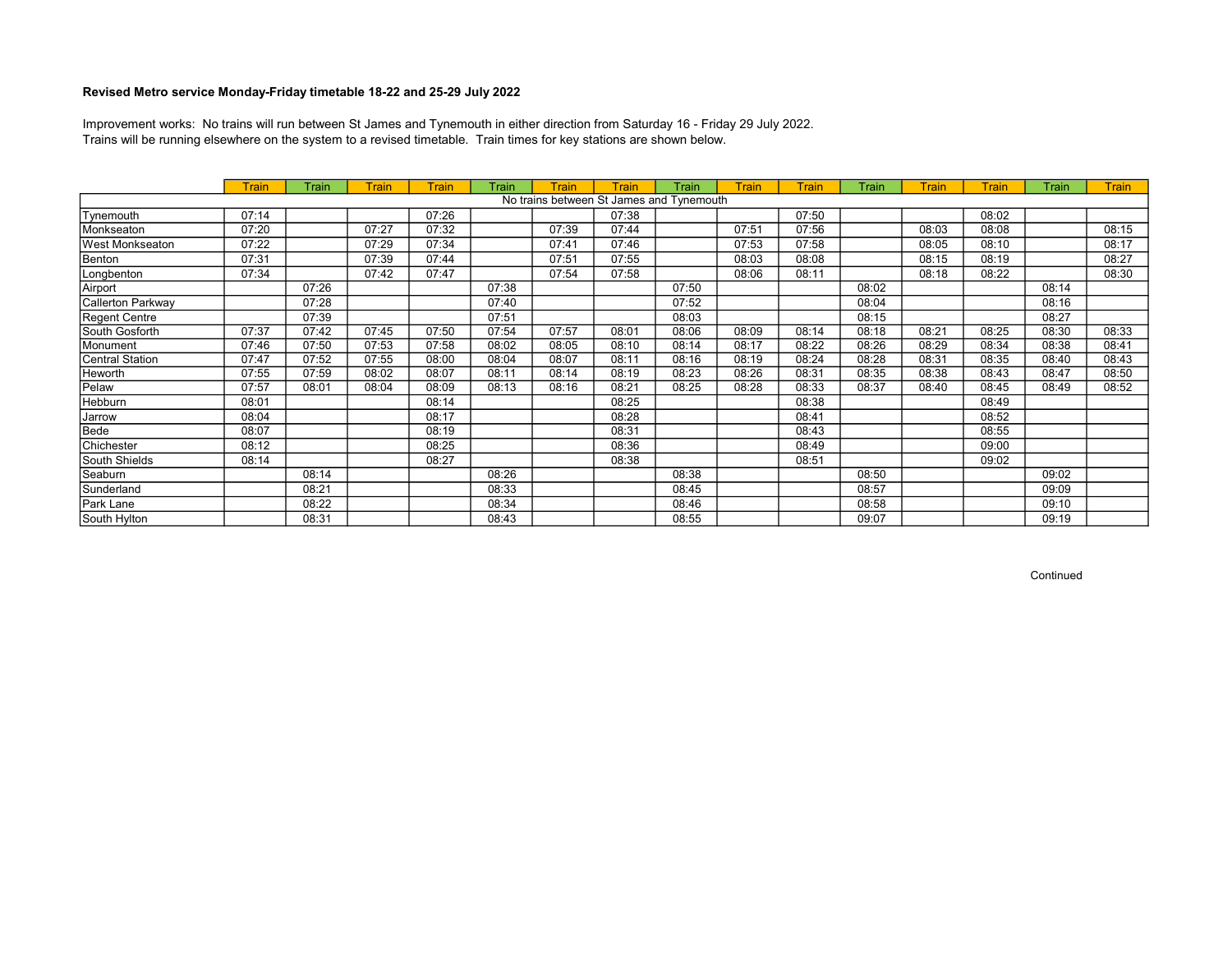Trains will be running elsewhere on the system to a revised timetable. Train times for key stations are shown below. Improvement works: No trains will run between St James and Tynemouth in either direction from Saturday 16 - Friday 29 July 2022.

|                        | <b>Train</b> | Train | <b>Train</b> | <b>Train</b> | Train | <b>Train</b> | <b>Train</b>                             | Train | <b>Train</b> | <b>Train</b> | Train | Train | <b>Train</b> | Train | <b>Train</b> |
|------------------------|--------------|-------|--------------|--------------|-------|--------------|------------------------------------------|-------|--------------|--------------|-------|-------|--------------|-------|--------------|
|                        |              |       |              |              |       |              | No trains between St James and Tynemouth |       |              |              |       |       |              |       |              |
| Tynemouth              | 08:14        |       |              | 08:26        |       |              | 08:38                                    |       |              | 08:50        |       |       | 09:02        |       |              |
| Monkseaton             | 08:20        |       | 08:27        | 08:32        |       | 08:39        | 08:44                                    |       | 08:51        | 08:56        |       | 09:04 | 09:08        |       | 09:16        |
| <b>West Monkseaton</b> | 08:22        |       | 08:29        | 08:34        |       | 08:41        | 08:46                                    |       | 08:53        | 08:58        |       | 09:06 | 09:10        |       | 09:18        |
| Benton                 | 08:32        |       | 08:39        | 08:43        |       | 08:51        | 08:56                                    |       | 09:03        | 09:07        |       | 09:15 | 09:20        |       | 09:27        |
| Longbenton             | 08:35        |       | 08:42        | 08:46        |       | 08:54        | 08:59                                    |       | 09:06        | 09:10        |       | 09:18 | 09:23        |       | 09:30        |
| Airport                |              | 08:26 |              |              | 08:38 |              |                                          | 08:50 |              |              | 09:02 |       |              | 09:14 |              |
| Callerton Parkway      |              | 08:28 |              |              | 08:40 |              |                                          | 08:52 |              |              | 09:04 |       |              | 09:16 |              |
| Regent Centre          |              | 08:39 |              |              | 08:51 |              |                                          | 09:03 |              |              | 09:15 |       |              | 09:27 |              |
| South Gosforth         | 08:38        | 08:42 | 08:45        | 08:49        | 08:54 |              | 09:02                                    | 09:06 |              | 09:13        | 09:18 |       | 09:26        | 09:30 |              |
| Monument               | 08:46        | 08:50 | 08:53        | 08:58        | 09:02 |              | 09:10                                    | 09:14 |              | 09:22        | 09:26 |       | 09:34        | 09:38 |              |
| Central Station        | 08:48        | 08:52 | 08:55        | 08:59        | 09:04 |              | 09:12                                    | 09:16 |              | 09:23        | 09:28 |       | 09:36        | 09:40 |              |
| Heworth                | 08:55        | 08:59 | 09:02        | 09:07        | 09:11 |              | 09:19                                    | 09:23 |              | 09:31        | 09:35 |       | 09:43        | 09:47 |              |
| Pelaw                  | 08:57        | 09:01 | 09:04        | 09:09        | 09:13 |              | 09:21                                    | 09:25 |              | 09:33        | 09:37 |       | 09:45        | 09:49 |              |
| Hebburn                | 09:02        |       |              | 09:13        |       |              | 09:26                                    |       |              | 09:37        |       |       | 09:50        |       |              |
| Jarrow                 | 09:05        |       |              | 09:16        |       |              | 09:29                                    |       |              | 09:40        |       |       | 09:53        |       |              |
| Bede                   | 09:07        |       |              | 09:19        |       |              | 09:31                                    |       |              | 09:43        |       |       | 09:55        |       |              |
| Chichester             | 09:13        |       |              | 09:24        |       |              | 09:37                                    |       |              | 09:48        |       |       | 10:01        |       |              |
| South Shields          | 09:15        |       |              | 09:26        |       |              | 09:39                                    |       |              | 09:50        |       |       | 10:03        |       |              |
| Seaburn                |              | 09:14 |              |              | 09:26 |              |                                          | 09:38 |              |              | 09:51 |       |              | 10:02 |              |
| Sunderland             |              | 09:21 |              |              | 09:33 |              |                                          | 09:45 |              |              | 09:58 |       |              | 10:09 |              |
| Park Lane              |              | 09:22 |              |              | 09:34 |              |                                          | 09:46 |              |              | 09:59 |       |              | 10:10 |              |
| South Hylton           |              | 09:31 |              |              | 09:43 |              |                                          | 09:55 |              |              | 10:08 |       |              | 10:19 |              |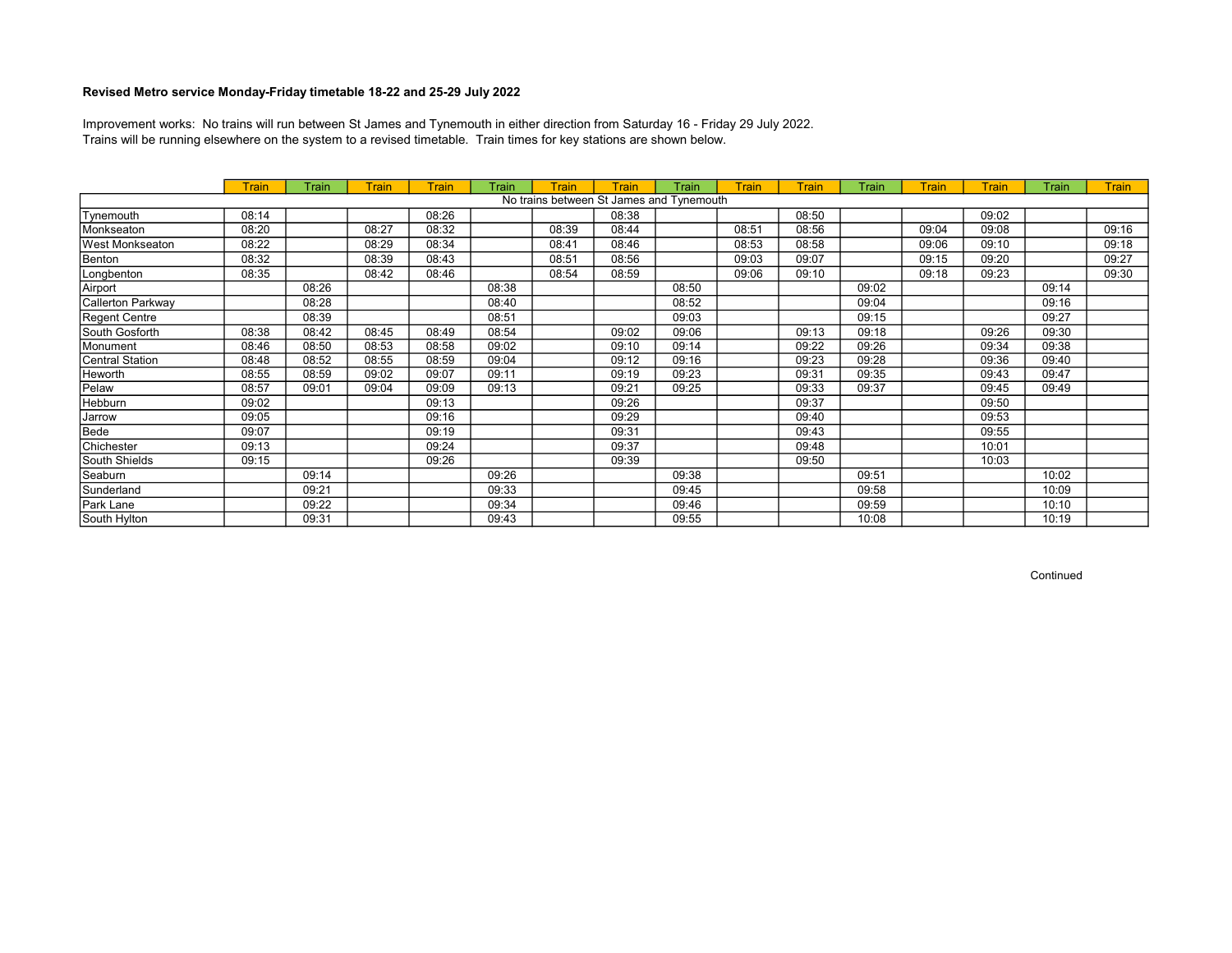Trains will be running elsewhere on the system to a revised timetable. Train times for key stations are shown below. Improvement works: No trains will run between St James and Tynemouth in either direction from Saturday 16 - Friday 29 July 2022.

|                   | <b>Train</b> | Train | Train | <b>Train</b> | Train | Train | <b>Train</b>                             | Train | Train | <b>Train</b> | <b>Train</b> | Train | <b>Train</b> | Train | <b>Train</b> |
|-------------------|--------------|-------|-------|--------------|-------|-------|------------------------------------------|-------|-------|--------------|--------------|-------|--------------|-------|--------------|
|                   |              |       |       |              |       |       | No trains between St James and Tynemouth |       |       |              |              |       |              |       |              |
| Tynemouth         | 09:14        |       |       | 09:26        |       |       | 09:38                                    |       | 09:50 |              | 10:02        |       | 10:14        |       | 10:26        |
| Monkseaton        | 09:20        |       | 09:28 | 09:32        |       | 09:39 | 09:44                                    |       | 09:56 |              | 10:08        |       | 10:20        |       | 10:32        |
| West Monkseaton   | 09:22        |       | 09:30 | 09:34        |       | 09:41 | 09:46                                    |       | 09:58 |              | 10:10        |       | 10:22        |       | 10:34        |
| Benton            | 09:31        |       | 09:39 | 09:44        |       | 09:51 | 09:55                                    |       | 10:08 |              | 10:19        |       | 10:32        |       | 10:43        |
| Longbenton        | 09:34        |       | 09:42 | 09:47        |       | 09:54 | 09:58                                    |       | 10:11 |              | 10:22        |       | 10:35        |       | 10:46        |
| Airport           |              | 09:26 |       |              | 09:38 |       |                                          | 09:50 |       | 10:02        |              | 10:14 |              | 10:26 |              |
| Callerton Parkway |              | 09:28 |       |              | 09:40 |       |                                          | 09:52 |       | 10:04        |              | 10:16 |              | 10:28 |              |
| Regent Centre     |              | 09:39 |       |              | 09:51 |       |                                          | 10:03 |       | 10:15        |              | 10:27 |              | 10:39 |              |
| South Gosforth    | 09:37        | 09:42 |       | 09:50        | 09:54 |       | 10:01                                    | 10:06 | 10:14 | 10:18        | 10:25        | 10:30 | 10:38        | 10:42 | 10:49        |
| Monument          | 09:46        | 09:50 |       | 09:58        | 10:02 |       | 10:10                                    | 10:14 | 10:22 | 10:26        | 10:34        | 10:38 | 10:46        | 10:50 | 10:58        |
| Central Station   | 09:47        | 09:52 |       | 10:00        | 10:04 |       | 10:11                                    | 10:16 | 10:24 | 10:28        | 10:35        | 10:40 | 10:48        | 10:52 | 10:59        |
| <b>Heworth</b>    | 09:55        | 09:59 |       | 10:07        | 10:11 |       | 10:19                                    | 10:23 | 10:31 | 10:35        | 10:43        | 10:47 | 10:55        | 10:59 | 11:07        |
| Pelaw             | 09:57        | 10:01 |       | 10:09        | 10:13 |       | 10:21                                    | 10:25 | 10:33 | 10:37        | 10:45        | 10:49 | 10:57        | 11:01 | 11:09        |
| Hebburn           | 10:01        |       |       | 10:14        |       |       | 10:25                                    |       | 10:38 |              | 10:49        |       | 11:02        |       | 11:13        |
| Jarrow            | 10:04        |       |       | 10:17        |       |       | 10:28                                    |       | 10:41 |              | 10:52        |       | 11:05        |       | 11:16        |
| Bede              | 10:07        |       |       | 10:19        |       |       | 10:31                                    |       | 10:43 |              | 10:55        |       | 11:07        |       | 11:19        |
| Chichester        | 10:12        |       |       | 10:25        |       |       | 10:36                                    |       | 10:49 |              | 11:00        |       | 11:13        |       | 11:24        |
| South Shields     | 10:14        |       |       | 10:27        |       |       | 10:38                                    |       | 10:51 |              | 11:02        |       | 11:15        |       | 11:26        |
| Seaburn           |              | 10:14 |       |              | 10:26 |       |                                          | 10:38 |       | 10:50        |              | 11:02 |              | 11:14 |              |
| Sunderland        |              | 10:21 |       |              | 10:33 |       |                                          | 10:45 |       | 10:57        |              | 11:09 |              | 11:21 |              |
| Park Lane         |              | 10:22 |       |              | 10:34 |       |                                          | 10:46 |       | 10:58        |              | 11:10 |              | 11:22 |              |
| South Hylton      |              | 10:31 |       |              | 10:43 |       |                                          | 10:55 |       | 11:07        |              | 11:19 |              | 11:31 |              |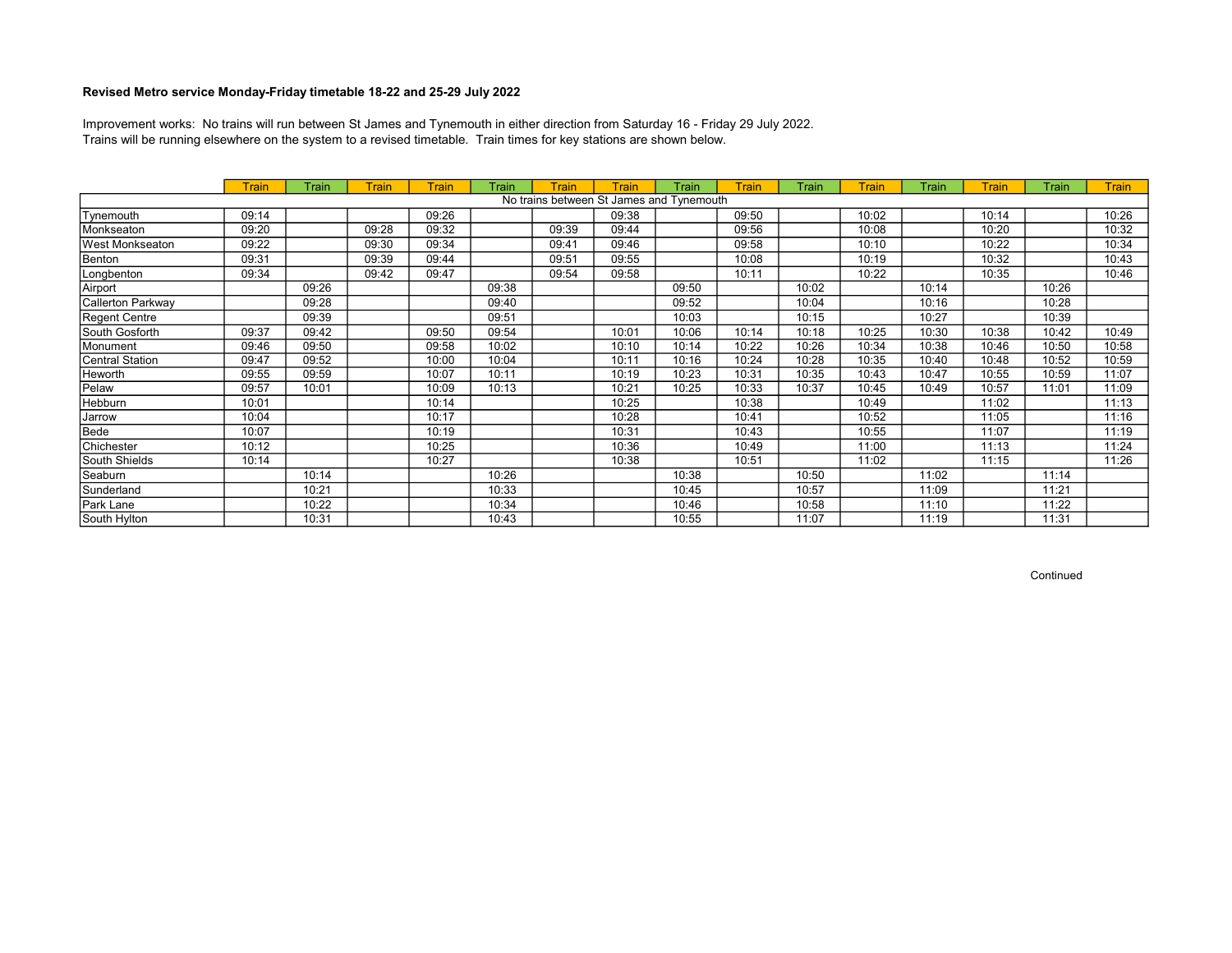Trains will be running elsewhere on the system to a revised timetable. Train times for key stations are shown below. Improvement works: No trains will run between St James and Tynemouth in either direction from Saturday 16 - Friday 29 July 2022.

|                   | <b>Train</b> | Train | Train | <b>Train</b> | Train | <b>Train</b> | Train                                    | Train | Train | <b>Train</b> | Train | <b>Train</b> | Train | <b>Train</b> | <b>Train</b> |
|-------------------|--------------|-------|-------|--------------|-------|--------------|------------------------------------------|-------|-------|--------------|-------|--------------|-------|--------------|--------------|
|                   |              |       |       |              |       |              | No trains between St James and Tynemouth |       |       |              |       |              |       |              |              |
| Tynemouth         |              | 10:38 |       | 10:50        |       | 11:02        |                                          | 11:14 |       | 11:26        |       | 11:38        |       | 11:50        |              |
| Monkseaton        |              | 10:44 |       | 10:56        |       | 11:08        |                                          | 11:20 |       | 11:32        |       | 11:44        |       | 11:56        |              |
| West Monkseaton   |              | 10:46 |       | 10:58        |       | 11:10        |                                          | 11:22 |       | 11:34        |       | 11:46        |       | 11:58        |              |
| Benton            |              | 10:56 |       | 11:07        |       | 11:20        |                                          | 11:31 |       | 11:44        |       | 11:55        |       | 12:08        |              |
| Longbenton        |              | 10:59 |       | 11:10        |       | 11:23        |                                          | 11:34 |       | 11:47        |       | 11:58        |       | 12:11        |              |
| Airport           | 10:38        |       | 10:50 |              | 11:02 |              | 11:14                                    |       | 11:26 |              | 11:38 |              | 11:50 |              | 12:02        |
| Callerton Parkway | 10:40        |       | 10:52 |              | 11:04 |              | 11:16                                    |       | 11:28 |              | 11:40 |              | 11:52 |              | 12:04        |
| Regent Centre     | 10:51        |       | 11:03 |              | 11:15 |              | 11:27                                    |       | 11:39 |              | 11:51 |              | 12:03 |              | 12:15        |
| South Gosforth    | 10:54        | 11:02 | 11:06 | 11:13        | 11:18 | 11:26        | 11:30                                    | 11:37 | 11:42 | 11:50        | 11:54 | 12:01        | 12:06 | 12:14        | 12:18        |
| Monument          | 11:02        | 11:10 | 11:14 | 11:22        | 11:26 | 11:34        | 11:38                                    | 11:46 | 11:50 | 11:58        | 12:02 | 12:10        | 12:14 | 12:22        | 12:26        |
| Central Station   | 11:04        | 11:12 | 11:16 | 11:23        | 11:28 | 11:36        | 11:40                                    | 11:47 | 11:52 | 12:00        | 12:04 | 12:11        | 12:16 | 12:24        | 12:28        |
| Heworth           | 11:11        | 11:19 | 11:23 | 11:31        | 11:35 | 11:43        | 11:47                                    | 11:55 | 11:59 | 12:07        | 12:11 | 12:19        | 12:23 | 12:31        | 12:35        |
| Pelaw             | 11:13        | 11:21 | 11:25 | 11:33        | 11:37 | 11:45        | 11:49                                    | 11:57 | 12:01 | 12:09        | 12:13 | 12:21        | 12:25 | 12:33        | 12:37        |
| Hebburn           |              | 11:26 |       | 11:37        |       | 11:50        |                                          | 12:01 |       | 12:14        |       | 12:25        |       | 12:38        |              |
| Jarrow            |              | 11:29 |       | 11:40        |       | 11:53        |                                          | 12:04 |       | 12:17        |       | 12:28        |       | 12:41        |              |
| Bede              |              | 11:31 |       | 11:43        |       | 11:55        |                                          | 12:07 |       | 12:19        |       | 12:31        |       | 12:43        |              |
| Chichester        |              | 11:37 |       | 11:48        |       | 12:01        |                                          | 12:12 |       | 12:25        |       | 12:36        |       | 12:49        |              |
| South Shields     |              | 11:39 |       | 11:50        |       | 12:03        |                                          | 12:14 |       | 12:27        |       | 12:38        |       | 12:51        |              |
| Seaburn           | 11:26        |       | 11:38 |              | 11:50 |              | 12:02                                    |       | 12:14 |              | 12:26 |              | 12:38 |              | 12:50        |
| Sunderland        | 11:33        |       | 11:45 |              | 11:57 |              | 12:09                                    |       | 12:21 |              | 12:33 |              | 12:45 |              | 12:57        |
| Park Lane         | 11:34        |       | 11:46 |              | 11:58 |              | 12:10                                    |       | 12:22 |              | 12:34 |              | 12:46 |              | 12:58        |
| South Hylton      | 11:43        |       | 11:55 |              | 12:07 |              | 12:19                                    |       | 12:31 |              | 12:43 |              | 12:55 |              | 13:07        |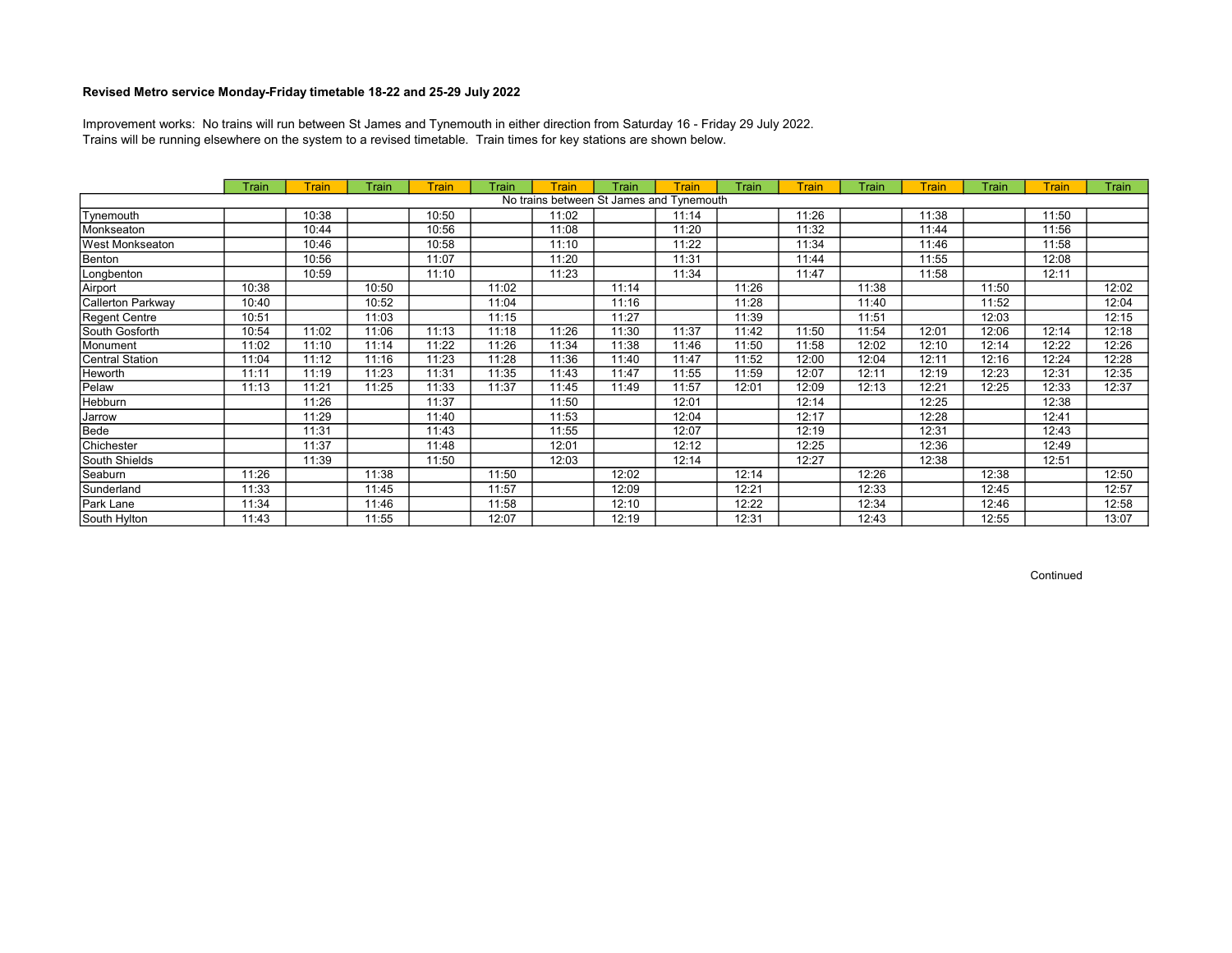Trains will be running elsewhere on the system to a revised timetable. Train times for key stations are shown below. Improvement works: No trains will run between St James and Tynemouth in either direction from Saturday 16 - Friday 29 July 2022.

|                   | <b>Train</b> | Train | Train | Train | <b>Train</b> | Train | Train                                    | Train | <b>Train</b> | Train | <b>Train</b> | Train | <b>Train</b> | Train | <b>Train</b> |
|-------------------|--------------|-------|-------|-------|--------------|-------|------------------------------------------|-------|--------------|-------|--------------|-------|--------------|-------|--------------|
|                   |              |       |       |       |              |       | No trains between St James and Tynemouth |       |              |       |              |       |              |       |              |
| Tynemouth         | 12:02        |       | 12:14 |       | 12:26        |       | 12:38                                    |       | 12:50        |       | 13:02        |       | 13:14        |       | 13:26        |
| Monkseaton        | 12:08        |       | 12:20 |       | 12:32        |       | 12:44                                    |       | 12:56        |       | 13:08        |       | 13:20        |       | 13:32        |
| West Monkseaton   | 12:10        |       | 12:22 |       | 12:34        |       | 12:46                                    |       | 12:58        |       | 13:10        |       | 13:22        |       | 13:34        |
| Benton            | 12:19        |       | 12:31 |       | 12:43        |       | 12:55                                    |       | 13:07        |       | 13:19        |       | 13:31        |       | 13:43        |
| Longbenton        | 12:22        |       | 12:34 |       | 12:46        |       | 12:58                                    |       | 13:10        |       | 13:22        |       | 13:34        |       | 13:46        |
| Airport           |              | 12:14 |       | 12:26 |              | 12:38 |                                          | 12:50 |              | 13:02 |              | 13:14 |              | 13:26 |              |
| Callerton Parkway |              | 12:16 |       | 12:28 |              | 12:40 |                                          | 12:52 |              | 13:04 |              | 13:16 |              | 13:28 |              |
| Regent Centre     |              | 12:27 |       | 12:39 |              | 12:51 |                                          | 13:03 |              | 13:15 |              | 13:27 |              | 13:39 |              |
| South Gosforth    | 12:25        | 12:30 | 12:37 | 12:42 | 12:49        | 12:54 | 13:01                                    | 13:06 | 13:13        | 13:18 | 13:25        | 13:30 | 13:37        | 13:42 | 13:49        |
| Monument          | 12:34        | 12:38 | 12:46 | 12:50 | 12:58        | 13:02 | 13:10                                    | 13:14 | 13:22        | 13:26 | 13:34        | 13:38 | 13:46        | 13:50 | 13:58        |
| Central Station   | 12:35        | 12:40 | 12:47 | 12:52 | 12:59        | 13:04 | 13:11                                    | 13:16 | 13:23        | 13:28 | 13:35        | 13:40 | 13:47        | 13:52 | 13:59        |
| Heworth           | 12:43        | 12:47 | 12:55 | 12:59 | 13:07        | 13:11 | 13:19                                    | 13:23 | 13:31        | 13:35 | 13:43        | 13:47 | 13:55        | 13:59 | 14:07        |
| Pelaw             | 12:45        | 12:49 | 12:57 | 13:01 | 13:09        | 13:13 | 13:21                                    | 13:25 | 13:33        | 13:37 | 13:45        | 13:49 | 13:57        | 14:01 | 14:09        |
| Hebburn           | 12:49        |       | 13:01 |       | 13:13        |       | 13:25                                    |       | 13:37        |       | 13:49        |       | 14:01        |       | 14:13        |
| Jarrow            | 12:52        |       | 13:04 |       | 13:16        |       | 13:28                                    |       | 13:40        |       | 13:52        |       | 14:04        |       | 14:16        |
| Bede              | 12:55        |       | 13:07 |       | 13:19        |       | 13:31                                    |       | 13:43        |       | 13:55        |       | 14:07        |       | 14:19        |
| Chichester        | 13:00        |       | 13:12 |       | 13:24        |       | 13:36                                    |       | 13:48        |       | 14:00        |       | 14:12        |       | 14:24        |
| South Shields     | 13:02        |       | 13:14 |       | 13:26        |       | 13:38                                    |       | 13:50        |       | 14:02        |       | 14:14        |       | 14:26        |
| Seaburn           |              | 13:02 |       | 13:14 |              | 13:26 |                                          | 13:38 |              | 13:50 |              | 14:02 |              | 14:14 |              |
| Sunderland        |              | 13:09 |       | 13:21 |              | 13:33 |                                          | 13:45 |              | 13:57 |              | 14:09 |              | 14:21 |              |
| Park Lane         |              | 13:10 |       | 13:22 |              | 13:34 |                                          | 13:46 |              | 13:58 |              | 14:10 |              | 14:22 |              |
| South Hylton      |              | 13:19 |       | 13:31 |              | 13:43 |                                          | 13:55 |              | 14:07 |              | 14:19 |              | 14:31 |              |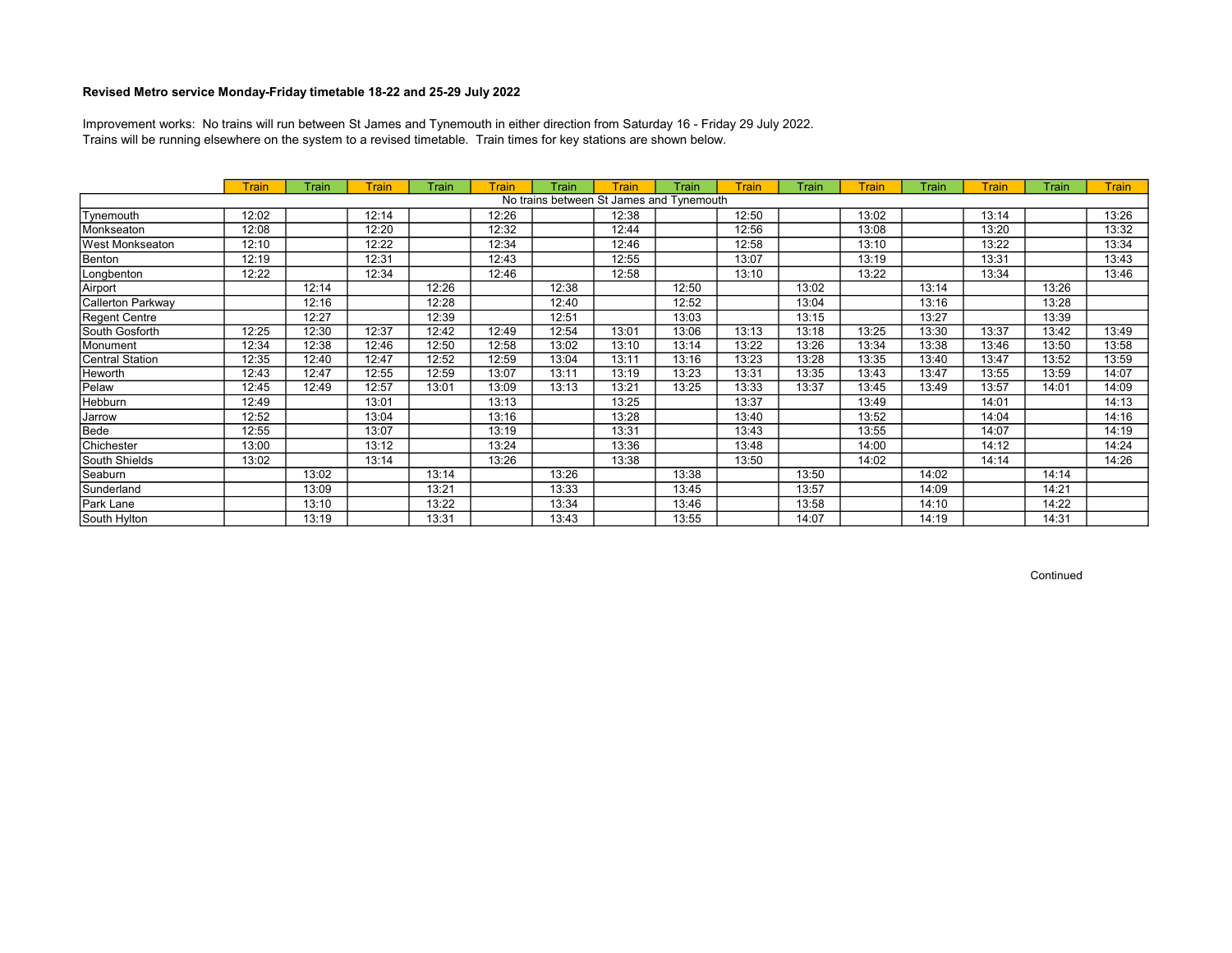Trains will be running elsewhere on the system to a revised timetable. Train times for key stations are shown below. Improvement works: No trains will run between St James and Tynemouth in either direction from Saturday 16 - Friday 29 July 2022.

|                   | <b>Train</b> | Train | Train | <b>Train</b> | Train | <b>Train</b> | Train | Train                                    | Train | <b>Train</b> | Train | <b>Train</b> | Train | <b>Train</b> | <b>Train</b> |
|-------------------|--------------|-------|-------|--------------|-------|--------------|-------|------------------------------------------|-------|--------------|-------|--------------|-------|--------------|--------------|
|                   |              |       |       |              |       |              |       | No trains between St James and Tynemouth |       |              |       |              |       |              |              |
| Tynemouth         |              | 13:38 |       | 13:50        |       | 14:02        |       | 14:14                                    |       | 14:26        |       | 14:38        |       | 14:50        |              |
| Monkseaton        |              | 13:44 |       | 13:56        |       | 14:08        |       | 14:20                                    |       | 14:32        |       | 14:44        |       | 14:56        |              |
| West Monkseaton   |              | 13:46 |       | 13:58        |       | 14:10        |       | 14:22                                    |       | 14:34        |       | 14:46        |       | 14:58        |              |
| Benton            |              | 13:55 |       | 14:07        |       | 14:19        |       | 14:31                                    |       | 14:43        |       | 14:55        |       | 15:07        |              |
| Longbenton        |              | 13:58 |       | 14:10        |       | 14:22        |       | 14:34                                    |       | 14:46        |       | 14:58        |       | 15:10        |              |
| Airport           | 13:38        |       | 13:50 |              | 14:02 |              | 14:14 |                                          | 14:26 |              | 14:38 |              | 14:50 |              | 15:02        |
| Callerton Parkway | 13:40        |       | 13:52 |              | 14:04 |              | 14:16 |                                          | 14:28 |              | 14:40 |              | 14:52 |              | 15:04        |
| Regent Centre     | 13:51        |       | 14:03 |              | 14:15 |              | 14:27 |                                          | 14:39 |              | 14:51 |              | 15:03 |              | 15:15        |
| South Gosforth    | 13:54        | 14:01 | 14:06 | 14:13        | 14:18 | 14:25        | 14:30 | 14:37                                    | 14:42 | 14:49        | 14:54 | 15:01        | 15:06 | 15:13        | 15:18        |
| Monument          | 14:02        | 14:10 | 14:14 | 14:22        | 14:26 | 14:34        | 14:38 | 14:46                                    | 14:50 | 14:58        | 15:02 | 15:10        | 15:14 | 15:22        | 15:26        |
| Central Station   | 14:04        | 14:11 | 14:16 | 14:23        | 14:28 | 14:35        | 14:40 | 14:47                                    | 14:52 | 14:59        | 15:04 | 15:11        | 15:16 | 15:23        | 15:28        |
| Heworth           | 14:11        | 14:19 | 14:23 | 14:31        | 14:35 | 14:43        | 14:47 | 14:55                                    | 14:59 | 15:07        | 15:11 | 15:19        | 15:23 | 15:31        | 15:35        |
| Pelaw             | 14:13        | 14:21 | 14:25 | 14:33        | 14:37 | 14:45        | 14:49 | 14:57                                    | 15:01 | 15:09        | 15:13 | 15:21        | 15:25 | 15:33        | 15:37        |
| Hebburn           |              | 14:25 |       | 14:37        |       | 14:49        |       | 15:01                                    |       | 15:13        |       | 15:25        |       | 15:37        |              |
| Jarrow            |              | 14:28 |       | 14:40        |       | 14:52        |       | 15:04                                    |       | 15:16        |       | 15:28        |       | 15:40        |              |
| Bede              |              | 14:31 |       | 14:43        |       | 14:55        |       | 15:07                                    |       | 15:19        |       | 15:31        |       | 15:43        |              |
| Chichester        |              | 14:36 |       | 14:48        |       | 15:00        |       | 15:12                                    |       | 15:24        |       | 15:36        |       | 15:48        |              |
| South Shields     |              | 14:38 |       | 14:50        |       | 15:02        |       | 15:14                                    |       | 15:26        |       | 15:38        |       | 15:50        |              |
| Seaburn           | 14:26        |       | 14:38 |              | 14:50 |              | 15:02 |                                          | 15:14 |              | 15:26 |              | 15:38 |              | 15:50        |
| Sunderland        | 14:33        |       | 14:45 |              | 14:57 |              | 15:09 |                                          | 15:21 |              | 15:33 |              | 15:45 |              | 15:57        |
| Park Lane         | 14:34        |       | 14:46 |              | 14:58 |              | 15:10 |                                          | 15:22 |              | 15:34 |              | 15:46 |              | 15:58        |
| South Hylton      | 14:43        |       | 14:55 |              | 15:07 |              | 15:19 |                                          | 15:31 |              | 15:43 |              | 15:55 |              | 16:07        |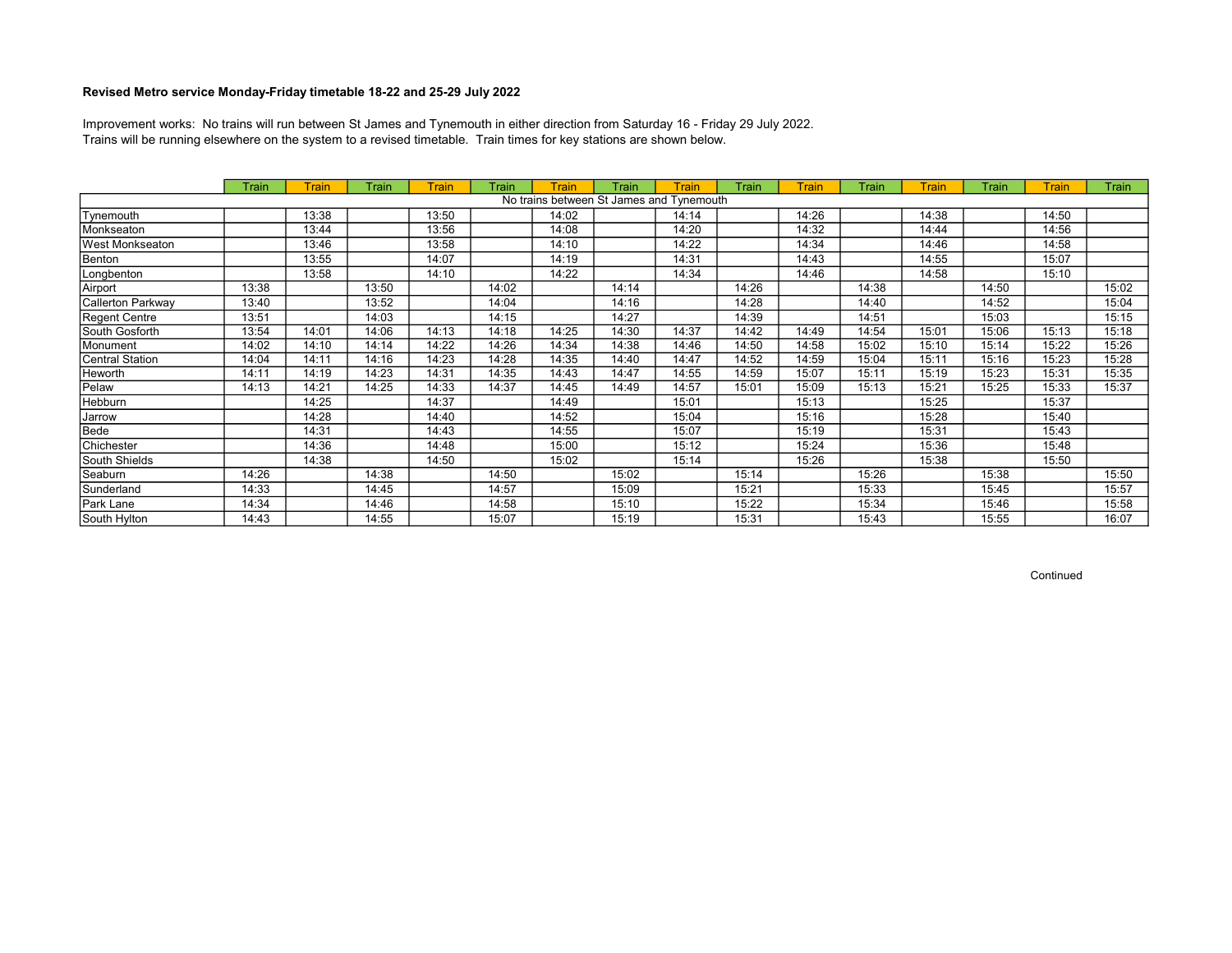Trains will be running elsewhere on the system to a revised timetable. Train times for key stations are shown below. Improvement works: No trains will run between St James and Tynemouth in either direction from Saturday 16 - Friday 29 July 2022.

|                   | <b>Train</b> | Train | Train | Train | Train | Train | Train                                    | Train | <b>Train</b> | Train | <b>Train</b> | Train | Train | <b>Train</b> | Train |
|-------------------|--------------|-------|-------|-------|-------|-------|------------------------------------------|-------|--------------|-------|--------------|-------|-------|--------------|-------|
|                   |              |       |       |       |       |       | No trains between St James and Tynemouth |       |              |       |              |       |       |              |       |
| Tynemouth         | 15:02        |       | 15:14 |       |       | 15:26 |                                          |       | 15:38        |       |              | 15:50 |       | 16:02        |       |
| Monkseaton        | 15:08        |       | 15:20 |       |       | 15:32 |                                          |       | 15:44        |       | 15:51        | 15:56 |       | 16:08        |       |
| West Monkseaton   | 15:10        |       | 15:22 |       |       | 15:34 |                                          |       | 15:46        |       | 15:53        | 15:58 |       | 16:10        |       |
| Benton            | 15:19        |       | 15:31 |       |       | 15:43 |                                          |       | 15:55        |       | 16:03        | 16:07 |       | 16:19        |       |
| Longbenton        | 15:22        |       | 15:34 |       |       | 15:46 |                                          |       | 15:58        |       | 16:06        | 16:10 |       | 16:22        |       |
| Airport           |              | 15:14 |       | 15:26 |       |       | 15:38                                    |       |              | 15:50 |              |       | 16:02 |              | 16:14 |
| Callerton Parkway |              | 15:16 |       | 15:28 |       |       | 15:40                                    |       |              | 15:52 |              |       | 16:04 |              | 16:16 |
| Regent Centre     |              | 15:27 |       | 15:39 |       |       | 15:51                                    |       |              | 16:03 |              |       | 16:15 |              | 16:27 |
| South Gosforth    | 15:25        | 15:30 | 15:37 | 15:42 | 15:46 | 15:49 | 15:54                                    | 15:58 | 16:01        | 16:06 | 16:09        | 16:13 | 16:18 | 16:25        | 16:30 |
| Monument          | 15:34        | 15:38 | 15:46 | 15:50 | 15:55 | 15:58 | 16:02                                    | 16:07 | 16:10        | 16:14 | 16:17        | 16:22 | 16:26 | 16:34        | 16:38 |
| Central Station   | 15:35        | 15:40 | 15:47 | 15:52 | 15:56 | 15:59 | 16:04                                    | 16:08 | 16:11        | 16:16 | 16:19        | 16:23 | 16:28 | 16:35        | 16:40 |
| Heworth           | 15:43        | 15:47 | 15:55 | 15:59 | 16:04 | 16:07 | 16:11                                    | 16:16 | 16:19        | 16:23 | 16:26        | 16:31 | 16:35 | 16:43        | 16:47 |
| Pelaw             | 15:45        | 15:49 | 15:57 | 16:01 | 16:06 | 16:09 | 16:13                                    | 16:18 | 16:21        | 16:25 | 16:28        | 16:33 | 16:37 | 16:45        | 16:49 |
| Hebburn           | 15:49        |       | 16:01 |       |       | 16:13 |                                          |       | 16:25        |       |              | 16:37 |       | 16:49        |       |
| Jarrow            | 15:52        |       | 16:04 |       |       | 16:16 |                                          |       | 16:28        |       |              | 16:40 |       | 16:52        |       |
| Bede              | 15:55        |       | 16:07 |       |       | 16:19 |                                          |       | 16:31        |       |              | 16:43 |       | 16:55        |       |
| Chichester        | 16:00        |       | 16:12 |       |       | 16:24 |                                          |       | 16:36        |       |              | 16:48 |       | 17:00        |       |
| South Shields     | 16:02        |       | 16:14 |       |       | 16:26 |                                          |       | 16:38        |       |              | 16:50 |       | 17:02        |       |
| Seaburn           |              | 16:02 |       | 16:14 |       |       | 16:26                                    |       |              | 16:38 |              |       | 16:50 |              | 17:04 |
| Sunderland        |              | 16:09 |       | 16:21 |       |       | 16:33                                    |       |              | 16:45 |              |       | 16:57 |              | 17:10 |
| Park Lane         |              | 16:10 |       | 16:22 |       |       | 16:34                                    |       |              | 16:46 |              |       | 16:58 |              | 17:12 |
| South Hylton      |              | 16:19 |       | 16:31 |       |       | 16:43                                    |       |              | 16:55 |              |       | 17:07 |              | 17:21 |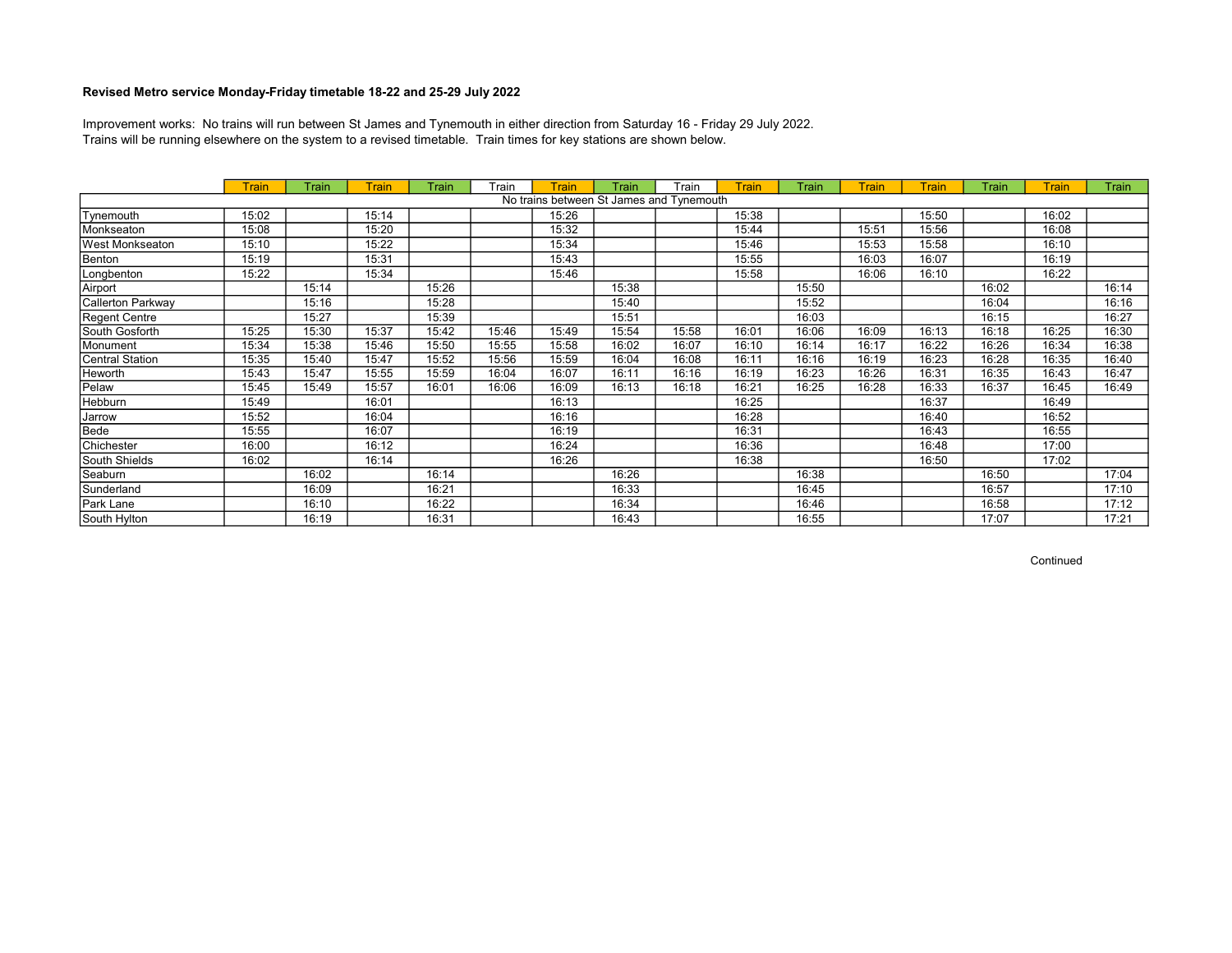Trains will be running elsewhere on the system to a revised timetable. Train times for key stations are shown below. Improvement works: No trains will run between St James and Tynemouth in either direction from Saturday 16 - Friday 29 July 2022.

|                        | <b>Train</b> | Train | Train | Train | Train | Train | Train                                    | Train | <b>Train</b> | <b>Train</b> | Train | Train | <b>Train</b> | Train | <b>Train</b> |
|------------------------|--------------|-------|-------|-------|-------|-------|------------------------------------------|-------|--------------|--------------|-------|-------|--------------|-------|--------------|
|                        |              |       |       |       |       |       | No trains between St James and Tynemouth |       |              |              |       |       |              |       |              |
| Tynemouth              |              | 16:14 |       | 16:26 |       |       | 16:38                                    |       |              | 16:50        |       |       | 17:02        |       |              |
| Monkseaton             | 16:15        | 16:20 |       | 16:32 |       | 16:39 | 16:44                                    |       | 16:52        | 16:56        |       |       | 17:08        |       | 17:15        |
| <b>West Monkseaton</b> | 16:17        | 16:22 |       | 16:34 |       | 16:41 | 16:46                                    |       | 16:54        | 16:58        |       |       | 17:10        |       | 17:17        |
| Benton                 | 16:27        | 16:31 |       | 16:43 |       | 16:51 | 16:55                                    |       | 17:03        | 17:07        |       |       | 17:19        |       | 17:27        |
| Longbenton             | 16:30        | 16:34 |       | 16:46 |       | 16:54 | 16:58                                    |       | 17:06        | 17:10        |       |       | 17:22        |       | 17:30        |
| Airport                |              |       | 16:26 |       | 16:38 |       |                                          | 16:50 |              |              | 17:02 |       |              | 17:14 |              |
| Callerton Parkway      |              |       | 16:28 |       | 16:40 |       |                                          | 16:52 |              |              | 17:04 |       |              | 17:16 |              |
| Regent Centre          |              |       | 16:39 |       | 16:51 |       |                                          | 17:03 |              |              | 17:15 |       |              | 17:27 |              |
| South Gosforth         | 16:33        | 16:37 | 16:42 | 16:49 | 16:54 | 16:57 | 17:01                                    | 17:06 | 17:09        | 17:13        | 17:18 | 17:21 | 17:25        | 17:30 | 17:33        |
| Monument               | 16:41        | 16:46 | 16:50 | 16:58 | 17:02 | 17:05 | 17:10                                    | 17:14 | 17:18        | 17:22        | 17:26 | 17:29 | 17:34        | 17:38 | 17:41        |
| Central Station        | 16:43        | 16:47 | 16:52 | 16:59 | 17:04 | 17:07 | 17:11                                    | 17:16 | 17:19        | 17:23        | 17:28 | 17:31 | 17:35        | 17:40 | 17:43        |
| Heworth                | 16:50        | 16:55 | 16:59 | 17:07 | 17:11 | 17:14 | 17:19                                    | 17:23 | 17:27        | 17:31        | 17:35 | 17:38 | 17:43        | 17:47 | 17:50        |
| Pelaw                  | 16:52        | 16:57 | 17:01 | 17:09 | 17:13 | 17:16 | 17:21                                    | 17:25 | 17:29        | 17:33        | 17:37 | 17:40 | 17:45        | 17:49 | 17:52        |
| Hebburn                |              | 17:01 |       | 17:13 |       |       | 17:25                                    |       |              | 17:37        |       |       | 17:49        |       |              |
| Jarrow                 |              | 17:04 |       | 17:16 |       |       | 17:28                                    |       |              | 17:40        |       |       | 17:52        |       |              |
| Bede                   |              | 17:07 |       | 17:19 |       |       | 17:31                                    |       |              | 17:43        |       |       | 17:55        |       |              |
| Chichester             |              | 17:12 |       | 17:24 |       |       | 17:36                                    |       |              | 17:48        |       |       | 18:00        |       |              |
| South Shields          |              | 17:14 |       | 17:26 |       |       | 17:38                                    |       |              | 17:50        |       |       | 18:02        |       |              |
| Seaburn                |              |       | 17:14 |       | 17:26 |       |                                          | 17:38 |              |              | 17:50 |       |              | 18:02 |              |
| Sunderland             |              |       | 17:21 |       | 17:33 |       |                                          | 17:45 |              |              | 17:57 |       |              | 18:09 |              |
| Park Lane              |              |       | 17:22 |       | 17:34 |       |                                          | 17:46 |              |              | 18:01 |       |              | 18:13 |              |
| South Hylton           |              |       | 17:31 |       | 17:43 |       |                                          | 17:55 |              |              | 18:10 |       |              | 18:22 |              |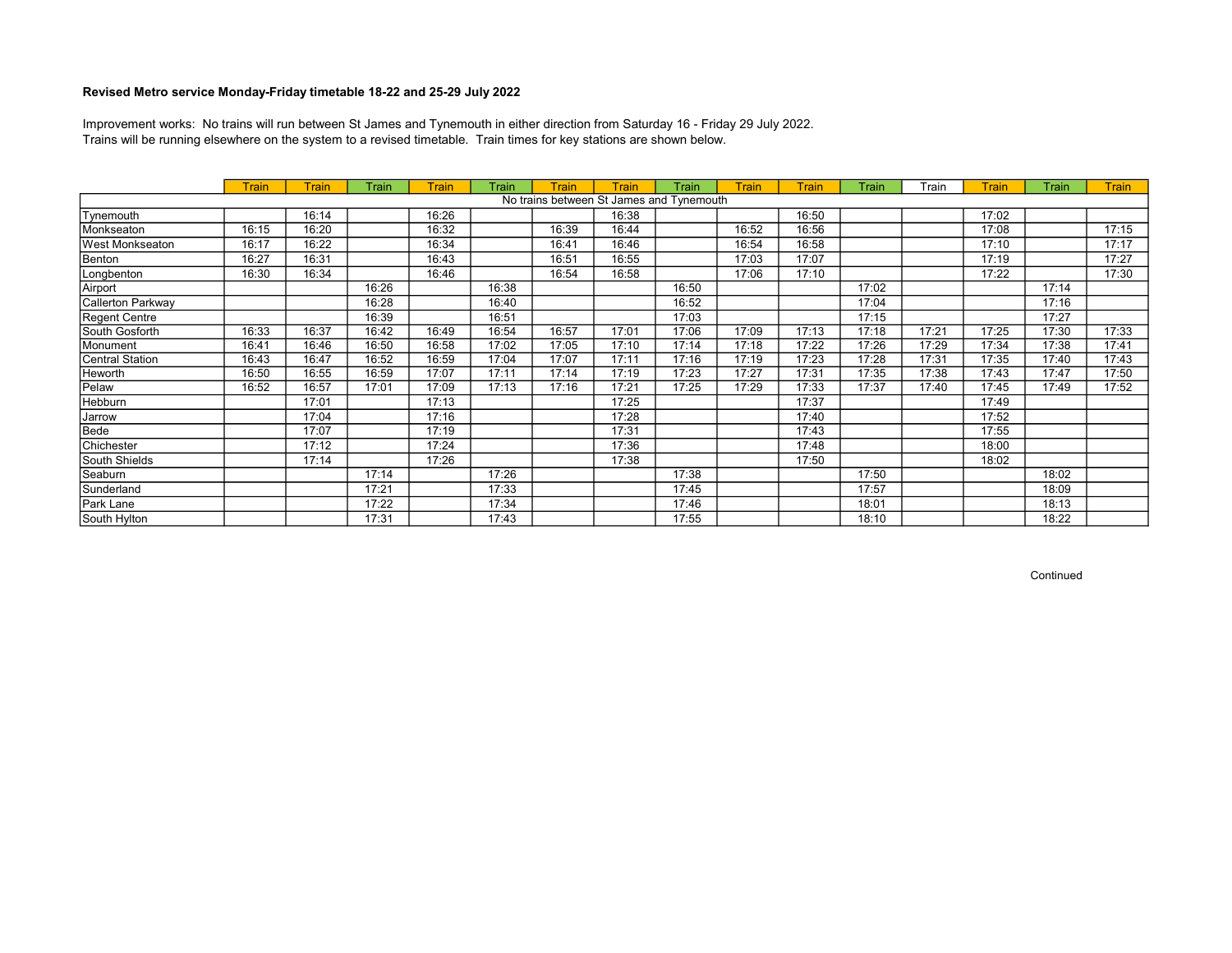Trains will be running elsewhere on the system to a revised timetable. Train times for key stations are shown below. Improvement works: No trains will run between St James and Tynemouth in either direction from Saturday 16 - Friday 29 July 2022.

|                   | <b>Train</b> | Train | Train | <b>Train</b> | Train | Train | Train | Train                                    | Train | <b>Train</b> | Train | Train | Train | <b>Train</b> | <b>Train</b> |
|-------------------|--------------|-------|-------|--------------|-------|-------|-------|------------------------------------------|-------|--------------|-------|-------|-------|--------------|--------------|
|                   |              |       |       |              |       |       |       | No trains between St James and Tynemouth |       |              |       |       |       |              |              |
| Tynemouth         | 17:14        |       |       | 17:26        |       |       | 17:38 |                                          |       | 17:53        |       |       |       | 18:08        |              |
| Monkseaton        | 17:20        |       | 17:27 | 17:32        |       |       | 17:44 | 17:48                                    |       | 17:59        | 18:04 |       |       | 18:14        | 18:19        |
| West Monkseaton   | 17:22        |       | 17:29 | 17:34        |       |       | 17:46 | 17:50                                    |       | 18:01        | 18:05 |       |       | 18:16        | 18:20        |
| Benton            | 17:31        |       | 17:39 | 17:43        |       |       | 17:56 | 18:00                                    |       | 18:11        | 18:15 |       |       | 18:26        | 18:30        |
| Longbenton        | 17:34        |       | 17:42 | 17:46        |       |       | 17:59 | 18:03                                    |       | 18:14        | 18:18 |       |       | 18:29        | 18:33        |
| Airport           |              | 17:26 |       |              | 17:39 |       |       |                                          | 17:54 |              |       | 18:09 | 18:13 |              |              |
| Callerton Parkway |              | 17:28 |       |              | 17:41 |       |       |                                          | 17:56 |              |       | 18:11 | 18:15 |              |              |
| Regent Centre     |              | 17:39 |       |              | 17:51 | 17:55 |       |                                          | 18:06 |              |       | 18:21 | 18:25 |              |              |
| South Gosforth    | 17:37        | 17:42 | 17:45 | 17:49        | 17:55 | 17:58 | 18:02 | 18:06                                    | 18:09 | 18:17        | 18:21 | 18:24 |       | 18:32        | 18:36        |
| Monument          | 17:46        | 17:50 | 17:53 | 17:58        | 18:03 | 18:06 | 18:09 | 18:13                                    | 18:17 | 18:24        | 18:28 | 18:32 |       | 18:39        |              |
| Central Station   | 17:47        | 17:52 | 17:55 | 17:59        | 18:04 | 18:07 | 18:11 | 18:15                                    | 18:18 | 18:26        | 18:30 | 18:33 |       | 18:41        |              |
| Heworth           | 17:55        | 17:59 | 18:02 | 18:07        | 18:12 | 18:15 | 18:18 | 18:22                                    | 18:26 | 18:33        | 18:37 | 18:41 |       | 18:48        |              |
| Pelaw             | 17:57        | 18:01 | 18:04 | 18:09        | 18:14 | 18:17 | 18:20 | 18:24                                    | 18:28 | 18:35        | 18:39 | 18:43 |       | 18:50        |              |
| Hebburn           | 18:01        |       |       | 18:13        |       |       | 18:24 |                                          |       | 18:39        |       |       |       | 18:54        |              |
| Jarrow            | 18:04        |       |       | 18:15        |       |       | 18:27 |                                          |       | 18:42        |       |       |       | 18:57        |              |
| Bede              | 18:06        |       |       | 18:18        |       |       | 18:29 |                                          |       | 18:44        |       |       |       | 18:59        |              |
| Chichester        | 18:12        |       |       | 18:27        |       |       | 18:35 |                                          |       | 18:50        |       |       |       | 19:05        |              |
| South Shields     | 18:14        |       |       | 18:29        |       |       | 18:37 |                                          |       | 18:52        |       |       |       | 19:07        |              |
| Seaburn           |              | 18:14 |       |              | 18:27 |       |       |                                          | 18:41 |              |       | 18:56 |       |              |              |
| Sunderland        |              | 18:21 |       |              | 18:33 |       |       |                                          | 18:47 |              |       | 19:02 |       |              |              |
| Park Lane         |              | 18:22 |       |              | 18:35 |       |       |                                          | 18:49 |              |       | 19:04 |       |              |              |
| South Hylton      |              | 18:31 |       |              | 18:44 |       |       |                                          | 18:58 |              |       | 19:13 |       |              |              |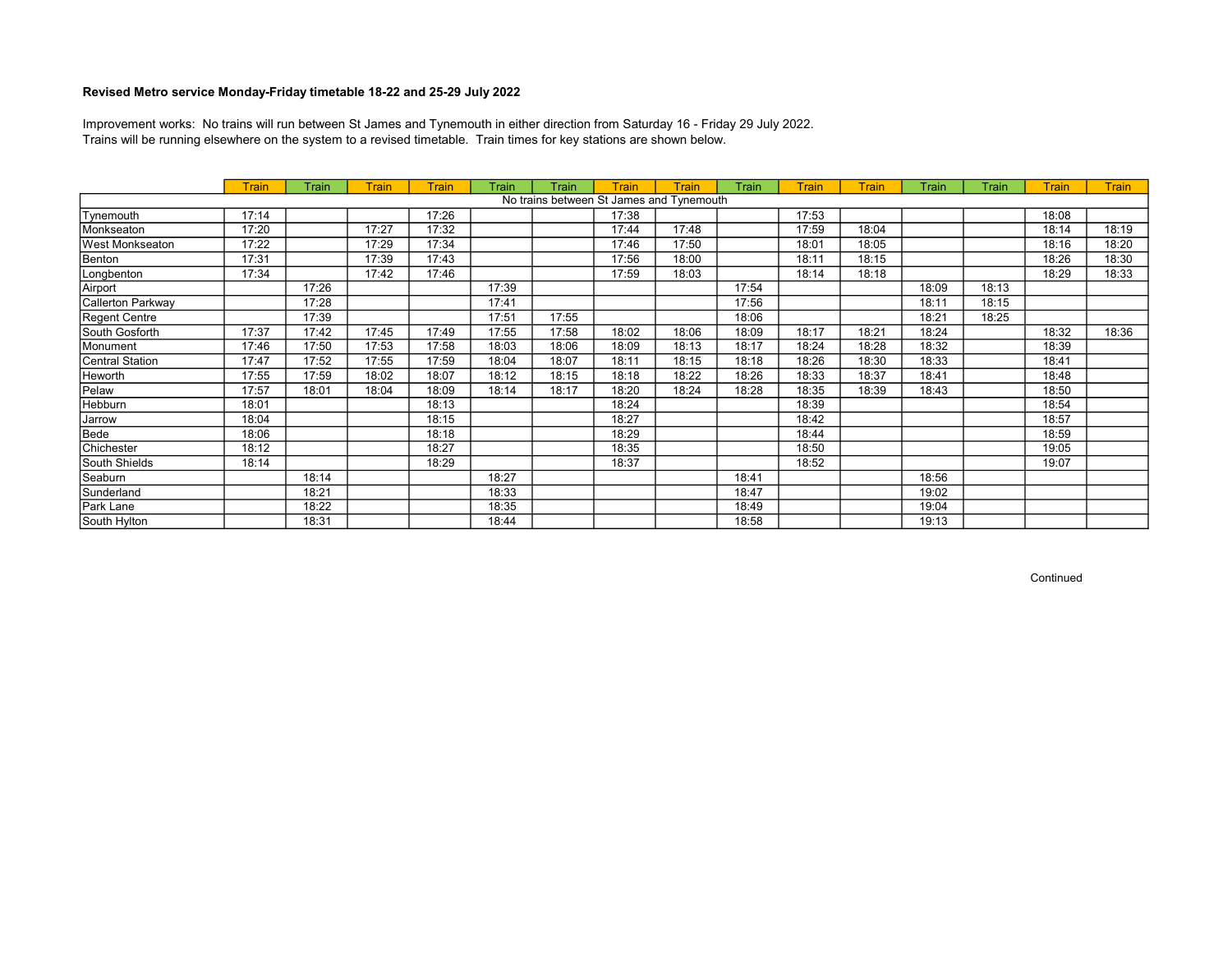Trains will be running elsewhere on the system to a revised timetable. Train times for key stations are shown below. Improvement works: No trains will run between St James and Tynemouth in either direction from Saturday 16 - Friday 29 July 2022.

|                        | <b>Train</b> | Train | Train | Train | <b>Train</b> | Train | Train                                    | Train | Train | Train | <b>Train</b> | Train | <b>Train</b> | Train | <b>Train</b> |
|------------------------|--------------|-------|-------|-------|--------------|-------|------------------------------------------|-------|-------|-------|--------------|-------|--------------|-------|--------------|
|                        |              |       |       |       |              |       | No trains between St James and Tynemouth |       |       |       |              |       |              |       |              |
| Tynemouth              | 18:16        |       | 18:23 |       | 18:39        |       | 18:54                                    |       | 19:09 |       | 19:24        |       | 19:39        |       | 19:54        |
| Monkseaton             | 18:22        |       | 18:29 |       | 18:45        |       | 19:00                                    |       | 19:15 |       | 19:30        |       | 19:45        |       | 20:00        |
| <b>West Monkseaton</b> | 18:23        |       | 18:31 |       | 18:46        |       | 19:01                                    |       | 19:16 |       | 19:31        |       | 19:46        |       | 20:01        |
| Benton                 | 18:33        |       | 18:41 |       | 18:56        |       | 19:11                                    |       | 19:26 |       | 19:41        |       | 19:56        |       | 20:11        |
| Longbenton             | 18:36        |       | 18:44 |       | 18:59        |       | 19:14                                    |       | 19:29 |       | 19:44        |       | 19:59        |       | 20:14        |
| Airport                |              | 18:24 |       | 18:39 |              | 18:54 |                                          | 19:09 |       | 19:24 |              | 19:39 |              | 19:54 |              |
| Callerton Parkway      |              | 18:26 |       | 18:41 |              | 18:56 |                                          | 19:11 |       | 19:26 |              | 19:41 |              | 19:56 |              |
| Regent Centre          |              | 18:36 |       | 18:51 |              | 19:06 |                                          | 19:21 |       | 19:36 |              | 19:51 |              | 20:06 |              |
| South Gosforth         |              | 18:39 | 18:47 | 18:54 | 19:02        | 19:09 | 19:17                                    | 19:24 | 19:32 | 19:39 | 19:47        | 19:54 | 20:02        | 20:09 | 20:17        |
| Monument               |              | 18:47 | 18:54 | 19:02 | 19:09        | 19:17 | 19:24                                    | 19:32 | 19:39 | 19:47 | 19:54        | 20:02 | 20:09        | 20:17 | 20:24        |
| Central Station        |              | 18:48 | 18:56 | 19:03 | 19:11        | 19:18 | 19:26                                    | 19:33 | 19:41 | 19:48 | 19:56        | 20:03 | 20:11        | 20:18 | 20:26        |
| Heworth                |              | 18:56 | 19:03 | 19:11 | 19:18        | 19:26 | 19:33                                    | 19:41 | 19:48 | 19:56 | 20:03        | 20:11 | 20:18        | 20:26 | 20:33        |
| Pelaw                  |              | 18:58 | 19:05 | 19:13 | 19:20        | 19:28 | 19:35                                    | 19:43 | 19:50 | 19:58 | 20:05        | 20:13 | 20:20        | 20:28 | 20:35        |
| Hebburn                |              |       | 19:09 |       | 19:24        |       | 19:39                                    |       | 19:54 |       | 20:09        |       | 20:24        |       | 20:39        |
| Jarrow                 |              |       | 19:12 |       | 19:27        |       | 19:42                                    |       | 19:57 |       | 20:12        |       | 20:27        |       | 20:42        |
| Bede                   |              |       | 19:14 |       | 19:29        |       | 19:44                                    |       | 19:59 |       | 20:14        |       | 20:29        |       | 20:44        |
| Chichester             |              |       | 19:20 |       | 19:35        |       | 19:50                                    |       | 20:05 |       | 20:20        |       | 20:35        |       | 20:50        |
| South Shields          |              |       | 19:22 |       | 19:37        |       | 19:52                                    |       | 20:07 |       | 20:22        |       | 20:37        |       | 20:52        |
| Seaburn                |              | 19:11 |       | 19:26 |              | 19:41 |                                          | 19:56 |       | 20:11 |              | 20:26 |              | 20:41 |              |
| Sunderland             |              | 19:17 |       | 19:32 |              | 19:47 |                                          | 20:02 |       | 20:17 |              | 20:32 |              | 20:47 |              |
| Park Lane              |              | 19:19 |       | 19:34 |              | 19:49 |                                          | 20:04 |       | 20:19 |              | 20:34 |              | 20:49 |              |
| South Hylton           |              | 19:28 |       | 19:43 |              | 19:58 |                                          | 20:13 |       | 20:28 |              | 20:43 |              | 20:58 |              |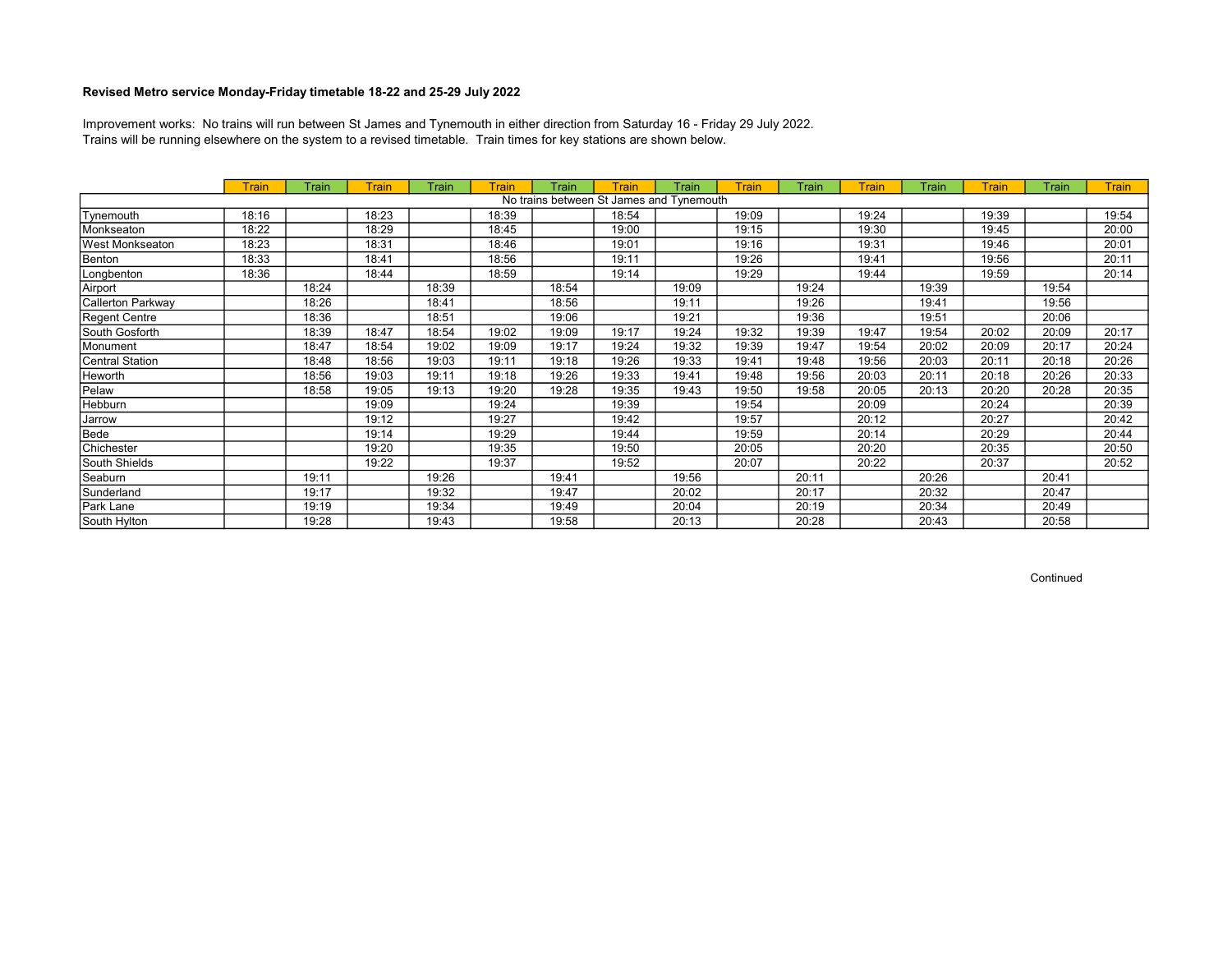Trains will be running elsewhere on the system to a revised timetable. Train times for key stations are shown below. Improvement works: No trains will run between St James and Tynemouth in either direction from Saturday 16 - Friday 29 July 2022.

|                                          | Train | <b>Train</b> | Train | <b>Train</b> | Train | <b>Train</b> | Train | Train | Train | <b>Train</b> | Train | <b>Train</b> | Train | <b>Train</b> | Train |
|------------------------------------------|-------|--------------|-------|--------------|-------|--------------|-------|-------|-------|--------------|-------|--------------|-------|--------------|-------|
| No trains between St James and Tynemouth |       |              |       |              |       |              |       |       |       |              |       |              |       |              |       |
| Tynemouth                                |       | 20:09        |       | 20:24        |       | 20:39        |       | 20:54 |       | 21:09        |       | 21:24        |       | 21:39        |       |
| Monkseaton                               |       | 20:15        |       | 20:30        |       | 20:45        |       | 21:00 |       | 21:15        |       | 21:30        |       | 21:45        |       |
| West Monkseaton                          |       | 20:16        |       | 20:31        |       | 20:46        |       | 21:01 |       | 21:16        |       | 21:31        |       | 21:46        |       |
| Benton                                   |       | 20:26        |       | 20:41        |       | 20:56        |       | 21:11 |       | 21:26        |       | 21:41        |       | 21:56        |       |
| Longbenton                               |       | 20:29        |       | 20:44        |       | 20:59        |       | 21:14 |       | 21:29        |       | 21:44        |       | 21:59        |       |
| Airport                                  | 20:09 |              | 20:24 |              | 20:39 |              | 20:54 |       | 21:09 |              | 21:24 |              | 21:39 |              | 21:54 |
| Callerton Parkway                        | 20:11 |              | 20:26 |              | 20:41 |              | 20:56 |       | 21:11 |              | 21:26 |              | 21:41 |              | 21:56 |
| Regent Centre                            | 20:21 |              | 20:36 |              | 20:51 |              | 21:06 |       | 21:21 |              | 21:36 |              | 21:51 |              | 22:06 |
| South Gosforth                           | 20:24 | 20:32        | 20:39 | 20:47        | 20:54 | 21:02        | 21:09 | 21:17 | 21:24 | 21:32        | 21:39 | 21:47        | 21:54 | 22:02        | 22:09 |
| Monument                                 | 20:32 | 20:39        | 20:47 | 20:54        | 21:02 | 21:09        | 21:17 | 21:24 | 21:32 | 21:39        | 21:47 | 21:54        | 22:02 | 22:09        | 22:17 |
| Central Station                          | 20:33 | 20:41        | 20:48 | 20:56        | 21:03 | 21:11        | 21:18 | 21:26 | 21:33 | 21:41        | 21:48 | 21:56        | 22:03 | 22:11        | 22:18 |
| <b>Heworth</b>                           | 20:41 | 20:48        | 20:56 | 21:03        | 21:11 | 21:18        | 21:26 | 21:33 | 21:41 | 21:48        | 21:56 | 22:03        | 22:11 | 22:18        | 22:26 |
| Pelaw                                    | 20:43 | 20:50        | 20:58 | 21:05        | 21:13 | 21:20        | 21:28 | 21:35 | 21:43 | 21:50        | 21:58 | 22:05        | 22:13 | 22:20        | 22:28 |
| Hebburn                                  |       | 20:54        |       | 21:09        |       | 21:24        |       | 21:39 |       | 21:54        |       | 22:09        |       | 22:24        |       |
| Jarrow                                   |       | 20:57        |       | 21:12        |       | 21:27        |       | 21:42 |       | 21:57        |       | 22:12        |       | 22:27        |       |
| Bede                                     |       | 20:59        |       | 21:14        |       | 21:29        |       | 21:44 |       | 21:59        |       | 22:14        |       | 22:29        |       |
| Chichester                               |       | 21:05        |       | 21:20        |       | 21:35        |       | 21:50 |       | 22:05        |       | 22:20        |       | 22:35        |       |
| South Shields                            |       | 21:07        |       | 21:22        |       | 21:37        |       | 21:52 |       | 22:07        |       | 22:22        |       | 22:37        |       |
| Seaburn                                  | 20:56 |              | 21:11 |              | 21:26 |              | 21:41 |       | 21:56 |              | 22:11 |              | 22:26 |              | 22:41 |
| Sunderland                               | 21:02 |              | 21:17 |              | 21:32 |              | 21:47 |       | 22:02 |              | 22:17 |              | 22:32 |              | 22:47 |
| Park Lane                                | 21:04 |              | 21:19 |              | 21:34 |              | 21:49 |       | 22:04 |              | 22:19 |              | 22:34 |              | 22:49 |
| South Hylton                             | 21:13 |              | 21:28 |              | 21:43 |              | 21:58 |       | 22:13 |              | 22:28 |              | 22:43 |              | 22:58 |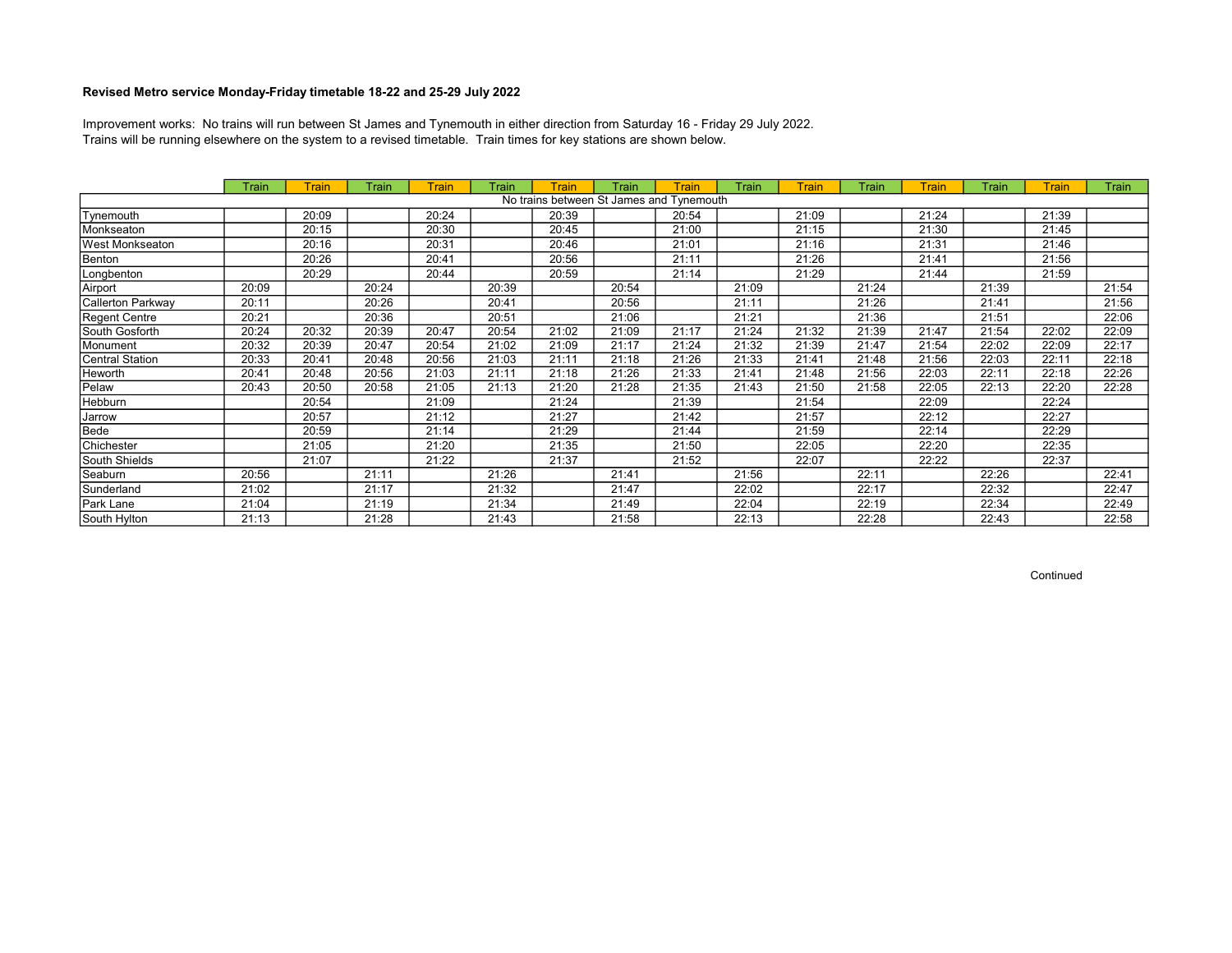Trains will be running elsewhere on the system to a revised timetable. Train times for key stations are shown below. Improvement works: No trains will run between St James and Tynemouth in either direction from Saturday 16 - Friday 29 July 2022.

|                                          | <b>Train</b> | Train | Train | Train | Train | Train | Train | Train | <b>Train</b> | Train | <b>Train</b> | Train | <b>Train</b> | Train | <b>Train</b> |
|------------------------------------------|--------------|-------|-------|-------|-------|-------|-------|-------|--------------|-------|--------------|-------|--------------|-------|--------------|
| No trains between St James and Tynemouth |              |       |       |       |       |       |       |       |              |       |              |       |              |       |              |
| Tynemouth                                | 21:54        |       | 22:09 |       | 22:24 |       | 22:39 |       | 22:54        |       | 23:09        |       | 23:21        |       | 23:33        |
| Monkseaton                               | 22:00        |       | 22:15 |       | 22:30 |       | 22:45 |       | 23:00        |       | 23:15        |       | 23:27        |       | 23:39        |
| West Monkseaton                          | 22:01        |       | 22:16 |       | 22:31 |       | 22:46 |       | 23:01        |       | 23:16        |       | 23:28        |       | 23:40        |
| Benton                                   | 22:11        |       | 22:26 |       | 22:41 |       | 22:56 |       | 23:11        |       | 23:26        |       | 23:38        |       | 23:50        |
| Longbenton                               | 22:14        |       | 22:29 |       | 22:44 |       | 22:59 |       | 23:14        |       | 23:29        |       | 23:41        |       | 23:53        |
| Airport                                  |              | 22:09 |       | 22:24 |       | 22:39 |       | 22:54 |              | 23:09 |              | 23:21 |              | 23:31 |              |
| Callerton Parkway                        |              | 22:11 |       | 22:26 |       | 22:41 |       | 22:56 |              | 23:11 |              | 23:23 |              | 23:33 |              |
| Regent Centre                            |              | 22:21 |       | 22:36 |       | 22:51 |       | 23:06 |              | 23:21 |              | 23:34 |              | 23:44 |              |
| South Gosforth                           | 22:17        | 22:24 | 22:32 | 22:39 | 22:47 | 22:54 | 23:02 | 23:09 | 23:17        |       |              |       |              |       |              |
| Monument                                 | 22:24        | 22:32 | 22:39 | 22:47 | 22:54 | 23:02 | 23:09 | 23:17 | 23:24        |       |              |       |              |       |              |
| Central Station                          | 22:26        | 22:33 | 22:41 | 22:48 | 22:56 | 23:03 | 23:11 | 23:18 | 23:26        |       |              |       |              |       |              |
| Heworth                                  | 22:33        | 22:41 | 22:48 | 22:56 | 23:03 | 23:11 | 23:18 | 23:26 | 23:33        |       |              |       |              |       |              |
| Pelaw                                    | 22:35        | 22:43 | 22:50 | 22:58 | 23:05 | 23:13 | 23:20 | 23:28 | 23:35        |       |              |       |              |       |              |
| Hebburn                                  | 22:39        |       | 22:54 |       | 23:09 |       | 23:24 |       | 23:39        |       |              |       |              |       |              |
| Jarrow                                   | 22:42        |       | 22:57 |       | 23:12 |       | 23:27 |       | 23:42        |       |              |       |              |       |              |
| Bede                                     | 22:44        |       | 22:59 |       | 23:14 |       | 23:29 |       | 23:44        |       |              |       |              |       |              |
| Chichester                               | 22:50        |       | 23:05 |       | 23:20 |       | 23:35 |       | 23:50        |       |              |       |              |       |              |
| South Shields                            | 22:52        |       | 23:07 |       | 23:22 |       | 23:37 |       | 23:52        |       |              |       |              |       |              |
| Seaburn                                  |              | 22:56 |       | 23:11 |       | 23:26 |       | 23:41 |              |       |              |       |              |       |              |
| Sunderland                               |              | 23:02 |       | 23:17 |       | 23:32 |       | 23:47 |              |       |              |       |              |       |              |
| Park Lane                                |              | 23:04 |       | 23:19 |       | 23:34 |       |       |              |       |              |       |              |       |              |
| South Hylton                             |              | 23:13 |       | 23:28 |       | 23:43 |       |       |              |       |              |       |              |       |              |